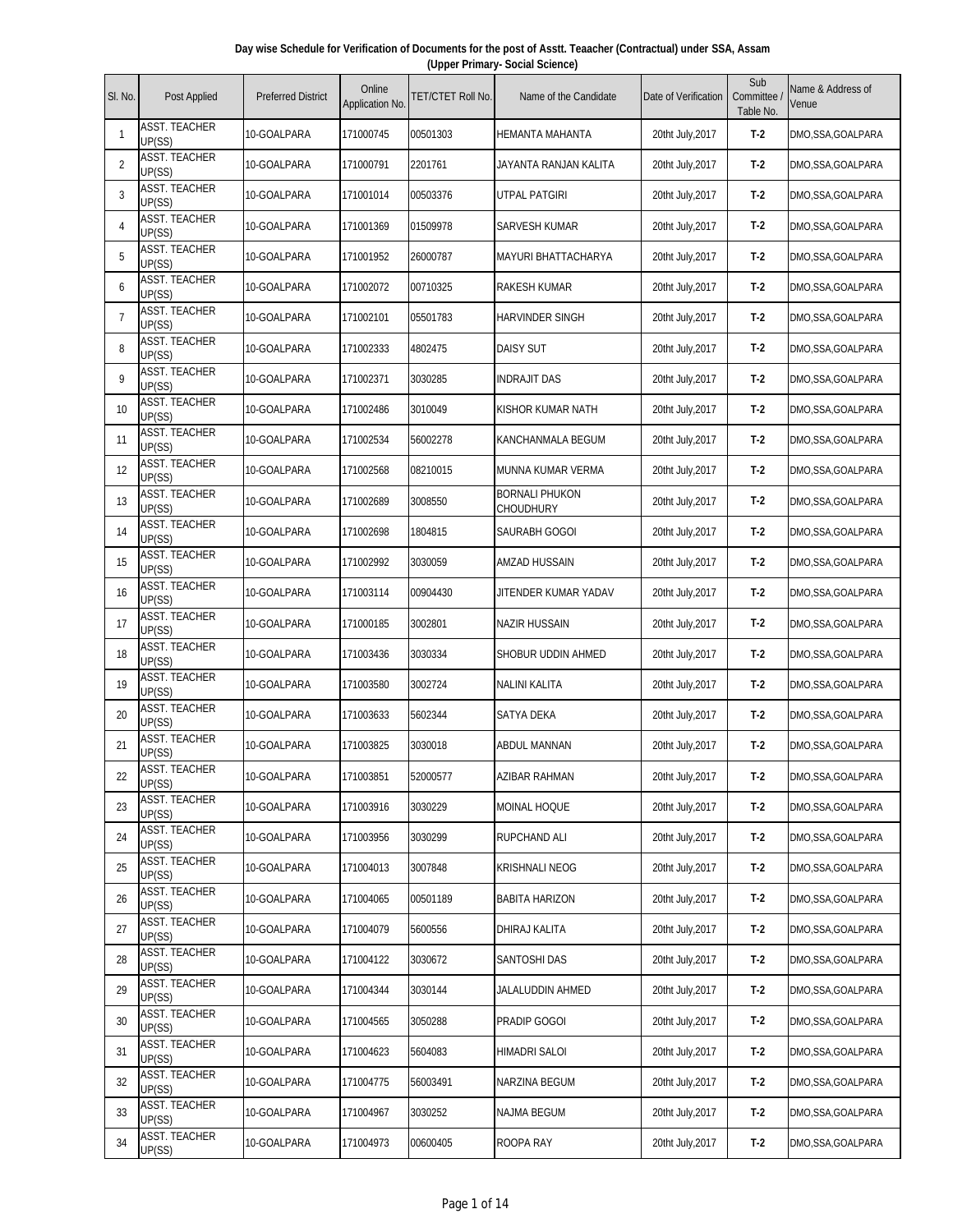| Day wise Schedule for Verification of Documents for the post of Asstt. Teaacher (Contractual) under SSA, Assam |  |  |  |  |  |  |  |  |  |
|----------------------------------------------------------------------------------------------------------------|--|--|--|--|--|--|--|--|--|
| (Upper Primary- Social Science)                                                                                |  |  |  |  |  |  |  |  |  |
|                                                                                                                |  |  |  |  |  |  |  |  |  |

| SI. No. | Post Applied                             | <b>Preferred District</b> | Online<br>Application No. | TET/CTET Roll No. | Name of the Candidate      | Date of Verification | Sub<br>Committee<br>Table No. | Name & Address of<br>Venue |
|---------|------------------------------------------|---------------------------|---------------------------|-------------------|----------------------------|----------------------|-------------------------------|----------------------------|
| 35      | <b>ASST. TEACHER</b><br>UP(SS)           | 10-GOALPARA               | 171004991                 | 3030116           | HAFIZA KHATUN              | 20tht July, 2017     | $T-2$                         | DMO, SSA, GOALPARA         |
| 36      | ASST. TEACHER<br>UP(SS)                  | 10-GOALPARA               | 171005367                 | 3040118           | FAKAR UDDIN AHMED          | 20tht July, 2017     | $T-2$                         | DMO, SSA, GOALPARA         |
| 37      | <b>ASST. TEACHER</b><br>UP(SS)           | 10-GOALPARA               | 171005537                 | 3002286           | MERINA BEGUM               | 20tht July, 2017     | $T-2$                         | DMO, SSA, GOALPARA         |
| 38      | ASST. TEACHER<br>UP(SS)                  | 10-GOALPARA               | 171006245                 | 3030340           | SHURZAL HOQUE              | 20tht July, 2017     | $T-2$                         | DMO, SSA, GOALPARA         |
| 39      | <b>ASST. TEACHER</b><br>UP(SS)           | 10-GOALPARA               | 171006390                 | 27000508          | <b>MD NURUL ISLAM</b>      | 20tht July, 2017     | $T-2$                         | DMO, SSA, GOALPARA         |
| 40      | <b>ASST. TEACHER</b><br>UP(SS)           | 10-GOALPARA               | 171006527                 | 01509978          | <b>SARVESH KUMAR</b>       | 20tht July, 2017     | $T-2$                         | DMO, SSA, GOALPARA         |
| 41      | <b>ASST. TEACHER</b><br>UP(SS)           | 10-GOALPARA               | 171006631                 | 5603315           | BHASKARJYOTI SARMA         | 20tht July, 2017     | $T-2$                         | DMO, SSA, GOALPARA         |
| 42      | <b>ASST. TEACHER</b><br>UP(SS)           | 10-GOALPARA               | 171006720                 | 3030199           | MD MIZANUR RAHMAN          | 20tht July, 2017     | $T-2$                         | DMO, SSA, GOALPARA         |
| 43      | ASST. TEACHER<br>UP(SS)                  | 10-GOALPARA               | 171006737                 | 3030058           | AMIRUL ISLAM AHMED         | 20tht July, 2017     | $T-2$                         | DMO, SSA, GOALPARA         |
| 44      | <b>ASST. TEACHER</b><br>UP(SS)           | 10-GOALPARA               | 171006917                 | 4000920           | MISS PURABI SAIKIA         | 20tht July, 2017     | $T-2$                         | DMO, SSA, GOALPARA         |
| 45      | <b>ASST. TEACHER</b><br>UP(SS)           | 10-GOALPARA               | 171006952                 | 3030191           | MD JAHURUL ISLAM           | 20tht July, 2017     | $T-2$                         | DMO, SSA, GOALPARA         |
| 46      | <b>ASST. TEACHER</b><br>UP(SS)           | 10-GOALPARA               | 171007175                 | 2801118           | MRIDUL HAZARIKA            | 20tht July, 2017     | $T-2$                         | DMO, SSA, GOALPARA         |
| 47      | <b>ASST. TEACHER</b><br>UP(SS)           | 10-GOALPARA               | 171007327                 | 3030307           | SAHIBUR RAHMAN             | 20tht July, 2017     | $T-2$                         | DMO, SSA, GOALPARA         |
| 48      | <b>ASST. TEACHER</b><br>UP(SS)           | 10-GOALPARA               | 171007357                 | 3030079           | <b>AYUB ALI</b>            | 20tht July, 2017     | $T-2$                         | DMO, SSA, GOALPARA         |
| 49      | <b>ASST. TEACHER</b><br>UP(SS)           | 10-GOALPARA               | 171007399                 | 3030206           | MD RUHUL ALOM MOLLAH       | 20tht July, 2017     | $T-2$                         | DMO, SSA, GOALPARA         |
| 50      | <b>ASST. TEACHER</b><br>UP(SS)           | 10-GOALPARA               | 171007428                 | 3030198           | <b>MD MIRAJUL ISLAM</b>    | 20tht July, 2017     | $T-2$                         | DMO, SSA, GOALPARA         |
| 51      | <b>ASST. TEACHER</b><br>UP(SS)           | 10-GOALPARA               | 171007484                 | 3030308           | SAHJAHAN AHMED             | 20tht July, 2017     | $T-2$                         | DMO, SSA, GOALPARA         |
| 52      | <b>ASST. TEACHER</b><br>UP(SS)           | 10-GOALPARA               | 171007559                 | 5602442           | SHOBHA RANI TALUKDAR       | 20tht July, 2017     | $T-2$                         | DMO, SSA, GOALPARA         |
| 53      | <b>ASST. TEACHER</b><br>UP(SS)           | 10-GOALPARA               | 171007744                 | 3010063           | ASHISH CHAKRABORTY         | 20tht July, 2017     | $T-2$                         | DMO, SSA, GOALPARA         |
| 54      | <b>ASST. TEACHER</b><br>UP(SS)           | 10-GOALPARA               | 171008032                 | 5602429           | SHAMSUL HOQUE<br>CHOUDHURY | 20tht July, 2017     | $T-2$                         | DMO, SSA, GOALPARA         |
| 55      | <b>ASST. TEACHER</b><br>UP(SS)           | 10-GOALPARA               | 171008152                 | 51007411          | NAYAN JYOTI MEDHI          | 20tht July, 2017     | $T-2$                         | DMO, SSA, GOALPARA         |
| 56      | <b>ASST. TEACHER</b><br>UP(SS)           | 10-GOALPARA               | 171008238                 | 2101362           | NILMONI SEAL               | 20tht July, 2017     | T-2                           | DMO, SSA, GOALPARA         |
| 57      | ASST. TEACHER<br>UP(SS)                  | 10-GOALPARA               | 171008330                 | 1802430           | MICHAEL JATARMA            | 20tht July, 2017     | $T-2$                         | DMO, SSA, GOALPARA         |
| 58      | <b>ASST. TEACHER</b><br>UP(SS)           | 10-GOALPARA               | 171008333                 | 4105585           | <b>ASHA DAS</b>            | 20tht July, 2017     | $T-2$                         | DMO, SSA, GOALPARA         |
| 59      | <b>ASST. TEACHER</b><br>UP(SS)           | 10-GOALPARA               | 171008485                 | 1801664           | PUNYAJIT BORAH             | 20tht July, 2017     | $T-2$                         | DMO, SSA, GOALPARA         |
| 60      | <b>ASST. TEACHER</b><br>UP(SS)           | 10-GOALPARA               | 171008816                 | 46000421          | NUR UDDIN AHMED            | 20tht July, 2017     | $T-2$                         | DMO, SSA, GOALPARA         |
| 61      | <b>ASST. TEACHER</b><br>UP(SS)           | 10-GOALPARA               | 171008817                 | 56002865          | MIZANUR RAHMAN             | 20tht July, 2017     | $T-2$                         | DMO, SSA, GOALPARA         |
| 62      | <b>ASST. TEACHER</b><br>UP(SS)           | 10-GOALPARA               | 171008848                 | 4301201           | HORIDAS SHIL               | 20tht July, 2017     | $T-2$                         | DMO, SSA, GOALPARA         |
| 63      | <b>ASST. TEACHER</b><br>UP(SS)           | 10-GOALPARA               | 171008958                 | 51007411          | NAYAN JYOTI MEDHI          | 20tht July, 2017     | $T-2$                         | DMO, SSA, GOALPARA         |
| 64      | <b>ASST. TEACHER</b><br>UP(SS)           | 10-GOALPARA               | 171009010                 | 5200169           | PAPORI BORGOHAIN           | 20tht July, 2017     | $T-2$                         | DMO, SSA, GOALPARA         |
| 65      | <b>ASST. TEACHER</b><br>UP(SS)           | 10-GOALPARA               | 171009111                 | 5200195           | <b>RANI MECH</b>           | 20tht July, 2017     | $T-2$                         | DMO, SSA, GOALPARA         |
| 66      | <b>ASST. TEACHER</b><br>UP(SS)           | 10-GOALPARA               | 171009370                 | 3009478           | ROBIN CHANDRA PHUKAN       | 20tht July, 2017     | $T-2$                         | DMO, SSA, GOALPARA         |
| 67      | <b>ASST. TEACHER</b>                     | 10-GOALPARA               | 171009410                 | 0401163           | JAYDEV KUMAR DAS           | 20tht July, 2017     | $T-2$                         | DMO, SSA, GOALPARA         |
| 68      | UP(SS)<br><b>ASST. TEACHER</b><br>UP(SS) | 10-GOALPARA               | 171009421                 | 2901338           | <b>RUNUMI DAS</b>          | 20tht July, 2017     | $T-2$                         | DMO, SSA, GOALPARA         |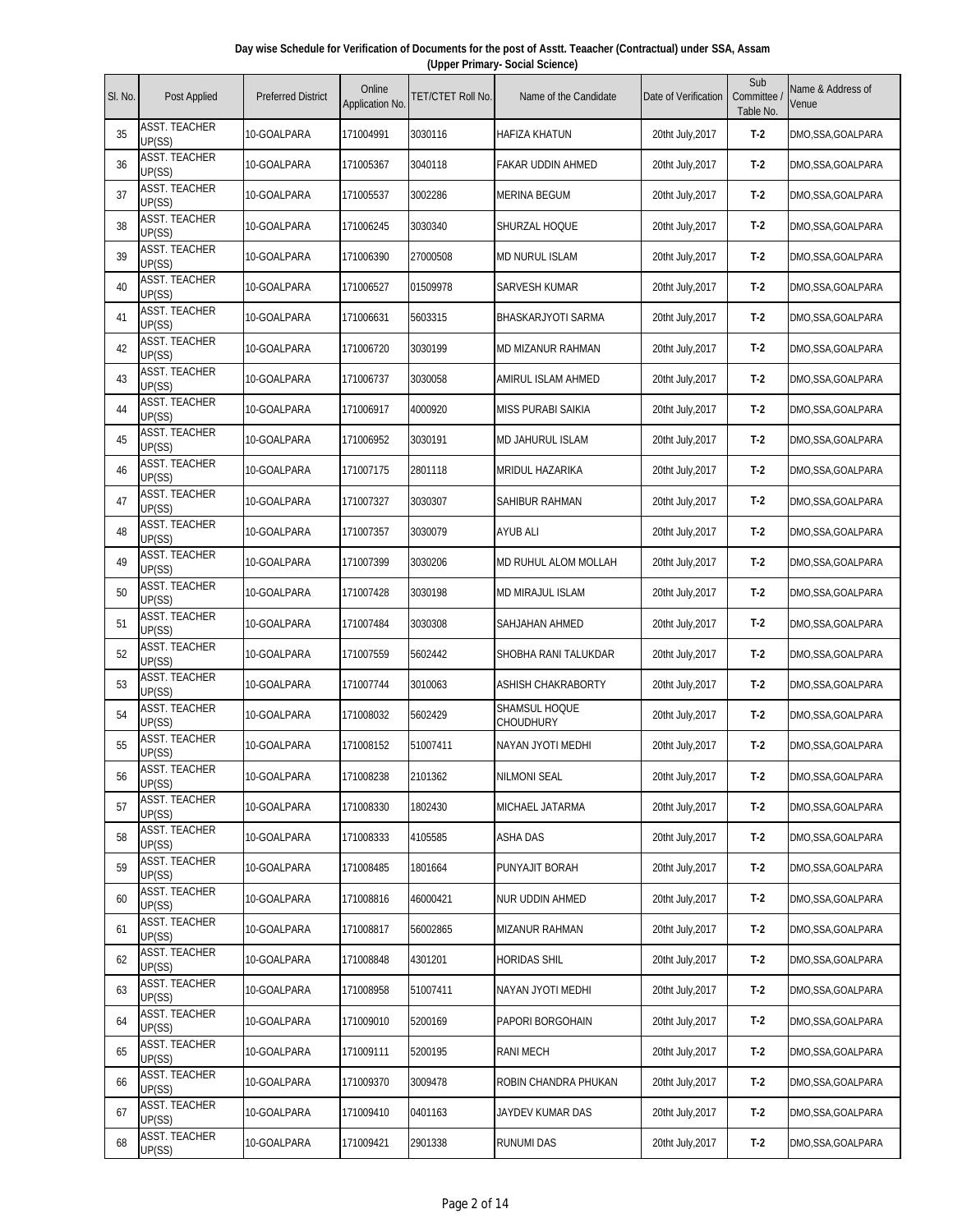| Day wise Schedule for Verification of Documents for the post of Asstt. Teaacher (Contractual) under SSA, Assam |  |
|----------------------------------------------------------------------------------------------------------------|--|
| (Upper Primary- Social Science)                                                                                |  |

| SI. No. | Post Applied                   | <b>Preferred District</b> | Online<br>Application No. | TET/CTET Roll No. | Name of the Candidate    | Date of Verification | Sub<br>Committee<br>Table No. | Name & Address of<br>Venue |
|---------|--------------------------------|---------------------------|---------------------------|-------------------|--------------------------|----------------------|-------------------------------|----------------------------|
| 69      | ASST. TEACHER<br>UP(SS)        | 10-GOALPARA               | 171009436                 | 2031772           | <b>KANCHAN BARO</b>      | 20tht July, 2017     | $T-2$                         | DMO,SSA,GOALPARA           |
| 70      | ASST. TEACHER<br>UP(SS)        | 10-GOALPARA               | 171009530                 | 3030565           | PRANJAL SARMA            | 20tht July, 2017     | $T-2$                         | DMO, SSA, GOALPARA         |
| 71      | <b>ASST. TEACHER</b><br>UP(SS) | 10-GOALPARA               | 171009677                 | 2030407           | LABANYA RABHA            | 20tht July, 2017     | $T-2$                         | DMO,SSA,GOALPARA           |
| 72      | <b>ASST. TEACHER</b><br>UP(SS) | 10-GOALPARA               | 171009685                 | 4401944           | PRANAB SARMA             | 20tht July, 2017     | $T-2$                         | DMO,SSA,GOALPARA           |
| 73      | <b>ASST. TEACHER</b><br>UP(SS) | 10-GOALPARA               | 171009736                 | 5300175           | BHAWANI SHANKAR GHIMIRE  | 20tht July, 2017     | $T-2$                         | DMO, SSA, GOALPARA         |
| 74      | ASST. TEACHER<br>UP(SS)        | 10-GOALPARA               | 171009849                 | 5300300           | UMESH MISHRA             | 20tht July, 2017     | $T-2$                         | DMO,SSA,GOALPARA           |
| 75      | <b>ASST. TEACHER</b><br>UP(SS) | 10-GOALPARA               | 171010075                 | 2400146           | <b>MOHENDRA GOGOI</b>    | 20tht July, 2017     | $T-2$                         | DMO,SSA,GOALPARA           |
| 76      | <b>ASST. TEACHER</b><br>UP(SS) | 10-GOALPARA               | 171010150                 | 3550507           | <b>LITAN DEBNATH</b>     | 20tht July, 2017     | $T-2$                         | DMO,SSA,GOALPARA           |
| 77      | ASST. TEACHER<br>UP(SS)        | 10-GOALPARA               | 171010278                 | 3550092           | <b>BABUL SUTRADHAR</b>   | 20tht July, 2017     | $T-2$                         | DMO,SSA,GOALPARA           |
| 78      | <b>ASST. TEACHER</b><br>UP(SS) | 10-GOALPARA               | 171010386                 | 00501197          | <b>MAUSUMI MORAN</b>     | 20tht July, 2017     | $T-2$                         | DMO,SSA,GOALPARA           |
| 79      | <b>ASST. TEACHER</b><br>UP(SS) | 10-GOALPARA               | 171010858                 | 3030251           | NAJIMUDDIN AHMED         | 20tht July, 2017     | $T-2$                         | DMO,SSA,GOALPARA           |
| 80      | <b>ASST. TEACHER</b><br>UP(SS) | 10-GOALPARA               | 171010915                 | 3540373           | KRISHNA SARMAH           | 20tht July, 2017     | $T-2$                         | DMO, SSA, GOALPARA         |
| 81      | <b>ASST. TEACHER</b><br>UP(SS) | 10-GOALPARA               | 171011006                 | 3030038           | <b>ABUL HUSSAIN</b>      | 20tht July, 2017     | $T-2$                         | DMO,SSA,GOALPARA           |
| 82      | <b>ASST. TEACHER</b><br>UP(SS) | 10-GOALPARA               | 171011031                 | 3550939           | PUSPALAL SITOULA         | 20tht July, 2017     | $T-2$                         | DMO,SSA,GOALPARA           |
| 83      | <b>ASST. TEACHER</b><br>UP(SS) | 10-GOALPARA               | 171011170                 | 3030268           | PARBIN SULTANA           | 20tht July, 2017     | $T-2$                         | DMO,SSA,GOALPARA           |
| 84      | <b>ASST. TEACHER</b><br>UP(SS) | 10-GOALPARA               | 171011275                 | 2100185           | <b>ANISUL HOQUE</b>      | 20tht July, 2017     | $T-2$                         | DMO,SSA,GOALPARA           |
| 85      | <b>ASST. TEACHER</b><br>UP(SS) | 10-GOALPARA               | 171011564                 | 2100295           | AZGAR ALI SHEIKH         | 20tht July, 2017     | $T-2$                         | DMO,SSA,GOALPARA           |
| 86      | <b>ASST. TEACHER</b><br>UP(SS) | 10-GOALPARA               | 171011626                 | 3030185           | <b>MD AZAHARUL ISLAM</b> | 20tht July, 2017     | $T-2$                         | DMO,SSA,GOALPARA           |
| 87      | <b>ASST. TEACHER</b><br>UP(SS) | 10-GOALPARA               | 171011820                 | 3110233           | PALASHI MAZUMDER         | 20tht July, 2017     | $T-2$                         | DMO,SSA,GOALPARA           |
| 88      | <b>ASST. TEACHER</b><br>UP(SS) | 10-GOALPARA               | 171012065                 | 3110162           | <b>LUKI DAS</b>          | 20tht July, 2017     | $T-2$                         | DMO,SSA,GOALPARA           |
| 89      | <b>ASST. TEACHER</b><br>UP(SS) | 10-GOALPARA               | 171012101                 | 2902495           | HERAMBA KANTA SARMA      | 20tht July, 2017     | $T-2$                         | DMO,SSA,GOALPARA           |
| 90      | <b>ASST. TEACHER</b><br>UP(SS) | 10-GOALPARA               | 171012182                 | 2101872           | SIDDHARTHA CHOUDHURY     | 20tht July, 2017     | T-2                           | DMO,SSA,GOALPARA           |
| 91      | ASST. TEACHER<br>UP(SS)        | 10-GOALPARA               | 171012266                 | 4701255           | RANJIT KONWAR            | 20tht July, 2017     | $T-2$                         | DMO,SSA,GOALPARA           |
| 92      | <b>ASST. TEACHER</b><br>UP(SS) | 10-GOALPARA               | 171012268                 | 4801771           | <b>DEBEN MEDHI</b>       | 20tht July, 2017     | $T-2$                         | DMO,SSA,GOALPARA           |
| 93      | <b>ASST. TEACHER</b><br>UP(SS) | 10-GOALPARA               | 171012339                 | 5601286           | AFAJ UDDIN AHMED         | 20tht July, 2017     | $T-2$                         | DMO,SSA,GOALPARA           |
| 94      | <b>ASST. TEACHER</b><br>UP(SS) | 10-GOALPARA               | 171012477                 | 2103486           | RATNA DAS                | 20tht July, 2017     | $T-2$                         | DMO,SSA,GOALPARA           |
| 95      | ASST. TEACHER<br>UP(SS)        | 10-GOALPARA               | 171012681                 | 3030367           | ZAKIR.HUSSAIN            | 20tht July, 2017     | $T-2$                         | DMO,SSA,GOALPARA           |
| 96      | <b>ASST. TEACHER</b><br>UP(SS) | 10-GOALPARA               | 171012790                 | 2602843           | JAYANTA BARHOI           | 20tht July, 2017     | $T-2$                         | DMO,SSA,GOALPARA           |
| 97      | <b>ASST. TEACHER</b><br>UP(SS) | 10-GOALPARA               | 171013115                 | 21001841          | <b>MUKTAR ALI</b>        | 20tht July, 2017     | $T-2$                         | DMO,SSA,GOALPARA           |
| 98      | <b>ASST. TEACHER</b><br>UP(SS) | 10-GOALPARA               | 171013154                 | 4102337           | RUPA MONI SAIKIA         | 20tht July, 2017     | $T-2$                         | DMO,SSA,GOALPARA           |
| 99      | ASST. TEACHER<br>UP(SS)        | 10-GOALPARA               | 171013220                 | 5601617           | PALLABI DEKA             | 20tht July, 2017     | $T-2$                         | DMO,SSA,GOALPARA           |
| 100     | <b>ASST. TEACHER</b><br>UP(SS) | 10-GOALPARA               | 171013403                 | 3010843           | UPEN BEZBARUAH           | 20tht July, 2017     | $T-2$                         | DMO,SSA,GOALPARA           |
| 101     | ASST. TEACHER<br>UP(SS)        | 10-GOALPARA               | 171013646                 | 4104992           | RUNMONI DEVI             | 20tht July, 2017     | $T-2$                         | DMO,SSA,GOALPARA           |
| 102     | ASST. TEACHER<br>UP(SS)        | 10-GOALPARA               | 171013796                 | 2541629           | PUSPALAL SAPKOTA         | 20tht July, 2017     | $T-2$                         | DMO,SSA,GOALPARA           |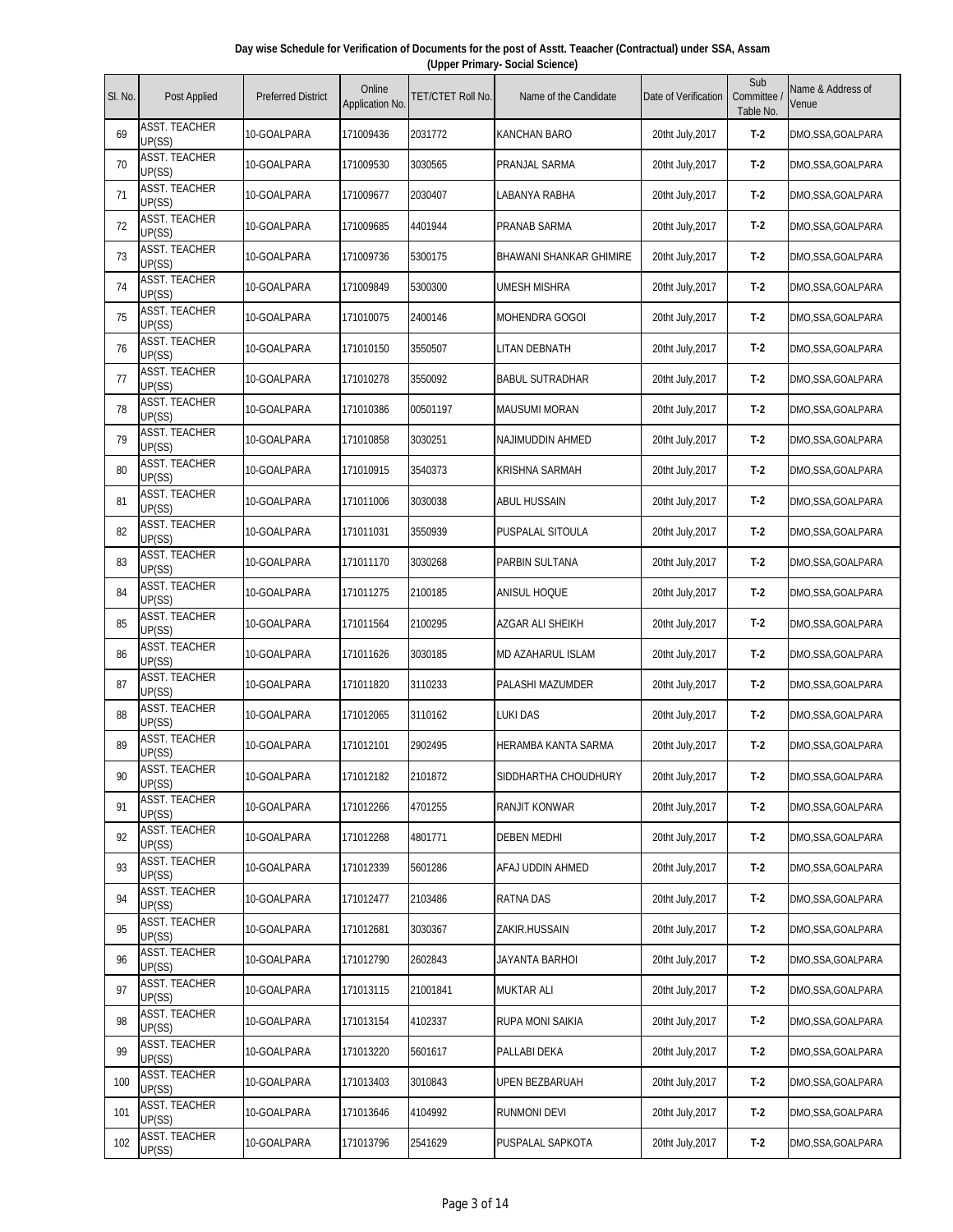| Day wise Schedule for Verification of Documents for the post of Asstt. Teaacher (Contractual) under SSA, Assam |  |  |  |  |  |  |  |  |  |
|----------------------------------------------------------------------------------------------------------------|--|--|--|--|--|--|--|--|--|
| (Upper Primary- Social Science)                                                                                |  |  |  |  |  |  |  |  |  |
|                                                                                                                |  |  |  |  |  |  |  |  |  |

| SI. No. | Post Applied                   | <b>Preferred District</b> | Online<br>Application No. | TET/CTET Roll No. | Name of the Candidate        | Date of Verification | Sub<br>Committee<br>Table No. | Name & Address of<br>Venue |
|---------|--------------------------------|---------------------------|---------------------------|-------------------|------------------------------|----------------------|-------------------------------|----------------------------|
| 103     | ASST. TEACHER<br>UP(SS)        | 10-GOALPARA               | 171013800                 | 02401843          | <b>VIKAS</b>                 | 20tht July, 2017     | $T-2$                         | DMO, SSA, GOALPARA         |
| 104     | <b>ASST. TEACHER</b><br>UP(SS) | 10-GOALPARA               | 171013826                 | 3540794           | <b>HARI KUMAR JOGI</b>       | 20tht July, 2017     | $T-2$                         | DMO, SSA, GOALPARA         |
| 105     | <b>ASST. TEACHER</b><br>UP(SS) | 10-GOALPARA               | 171013851                 | 3540785           | DAMBAR ADHIKARI              | 20tht July, 2017     | $T-2$                         | DMO,SSA,GOALPARA           |
| 106     | <b>ASST. TEACHER</b><br>UP(SS) | 10-GOALPARA               | 171013888                 | 57000601          | AHMED ROFIQUL ISLAM          | 20tht July, 2017     | $T-2$                         | DMO,SSA,GOALPARA           |
| 107     | <b>ASST. TEACHER</b><br>UP(SS) | 10-GOALPARA               | 171013904                 | 51009196          | S M RAFIQUL ISLAM            | 20tht July, 2017     | $T-2$                         | DMO, SSA, GOALPARA         |
| 108     | <b>ASST. TEACHER</b><br>UP(SS) | 10-GOALPARA               | 171014075                 | 3030329           | SHAKIR AHMED                 | 20tht July, 2017     | $T-2$                         | DMO, SSA, GOALPARA         |
| 109     | <b>ASST. TEACHER</b><br>UP(SS) | 10-GOALPARA               | 171014759                 | 2030408           | LATIFA KHATUN                | 20tht July, 2017     | $T-2$                         | DMO, SSA, GOALPARA         |
| 110     | <b>ASST. TEACHER</b><br>UP(SS) | 10-GOALPARA               | 171014894                 | 3000575           | <b>BINA PATHAK</b>           | 20tht July, 2017     | $T-2$                         | DMO, SSA, GOALPARA         |
| 111     | <b>ASST. TEACHER</b><br>UP(SS) | 10-GOALPARA               | 171015010                 | 0700379           | <b>JONALI DAS</b>            | 20tht July, 2017     | $T-2$                         | DMO, SSA, GOALPARA         |
| 112     | <b>ASST. TEACHER</b><br>UP(SS) | 10-GOALPARA               | 171015236                 | 2102079           | ZAHIDUL ISLAM                | 20tht July, 2017     | $T-2$                         | DMO,SSA,GOALPARA           |
| 113     | <b>ASST. TEACHER</b><br>UP(SS) | 10-GOALPARA               | 171015319                 | 2100052           | ABDUR RASHID KHANDAKAR       | 20tht July, 2017     | $T-2$                         | DMO, SSA, GOALPARA         |
| 114     | ASST. TEACHER<br>UP(SS)        | 10-GOALPARA               | 171015542                 | 3540400           | MALABIKA SAIKIA              | 20tht July, 2017     | $T-2$                         | DMO, SSA, GOALPARA         |
| 115     | <b>ASST. TEACHER</b><br>UP(SS) | 10-GOALPARA               | 171015571                 | 3550635           | NARMADA NATH                 | 20tht July, 2017     | $T-2$                         | DMO, SSA, GOALPARA         |
| 116     | ASST. TEACHER<br>UP(SS)        | 10-GOALPARA               | 171015763                 | 3020303           | PRANITA SAHA                 | 20tht July, 2017     | $T-2$                         | DMO, SSA, GOALPARA         |
| 117     | <b>ASST. TEACHER</b><br>UP(SS) | 10-GOALPARA               | 171015950                 | 0700967           | TASLIMA AHMED                | 20tht July, 2017     | $T-2$                         | DMO, SSA, GOALPARA         |
| 118     | ASST. TEACHER<br>UP(SS)        | 10-GOALPARA               | 171015987                 | 01901010          | AJEET KUMAR JHA              | 20tht July, 2017     | $T-2$                         | DMO, SSA, GOALPARA         |
| 119     | <b>ASST. TEACHER</b><br>UP(SS) | 10-GOALPARA               | 171016204                 | 3007552           | JITU MAZUMDAR                | 20tht July, 2017     | $T-2$                         | DMO, SSA, GOALPARA         |
| 120     | <b>ASST. TEACHER</b><br>UP(SS) | 10-GOALPARA               | 171016412                 | 2101376           | NIRUPAM DAS                  | 20tht July, 2017     | $T-2$                         | DMO,SSA,GOALPARA           |
| 121     | <b>ASST. TEACHER</b><br>UP(SS) | 10-GOALPARA               | 171016463                 | 06304858          | DUSHYANT SHARMA              | 20tht July, 2017     | $T-2$                         | DMO,SSA,GOALPARA           |
| 122     | <b>ASST. TEACHER</b><br>UP(SS) | 10-GOALPARA               | 171016468                 | 3803001           | JAY PEGU                     | 20tht July, 2017     | $T-2$                         | DMO, SSA, GOALPARA         |
| 123     | <b>ASST. TEACHER</b><br>UP(SS) | 10-GOALPARA               | 171016499                 | 4503719           | PABITRA BORUAH               | 20tht July, 2017     | $T-2$                         | DMO,SSA,GOALPARA           |
| 124     | <b>ASST. TEACHER</b><br>UP(SS) | 10-GOALPARA               | 171016567                 | 0600268           | KUSHAL KUMAR RAY             | 20tht July, 2017     | T-2                           | DMO, SSA, GOALPARA         |
| 125     | ASST. TEACHER<br>UP(SS)        | 10-GOALPARA               | 171016580                 | 4700099           | <b>BUDHESWORI KUMAR</b>      | 20tht July, 2017     | $T-2$                         | DMO, SSA, GOALPARA         |
| 126     | <b>ASST. TEACHER</b><br>UP(SS) | 10-GOALPARA               | 171016634                 | 2102756           | HIMU KALITA                  | 20tht July, 2017     | $T-3$                         | DMO, SSA, GOALPARA         |
| 127     | <b>ASST. TEACHER</b><br>UP(SS) | 10-GOALPARA               | 171016709                 | 2011285           | <b>GANESH CHANDRA KALITA</b> | 20tht July, 2017     | $T-3$                         | DMO,SSA,GOALPARA           |
| 128     | <b>ASST. TEACHER</b><br>UP(SS) | 10-GOALPARA               | 171016766                 | 2100018           | ABDUL HAI SARKAR             | 20tht July, 2017     | $T-3$                         | DMO, SSA, GOALPARA         |
| 129     | ASST. TEACHER<br>UP(SS)        | 10-GOALPARA               | 171016931                 | 0600920           | <b>ASMA BEGUM</b>            | 20tht July, 2017     | $T-3$                         | DMO, SSA, GOALPARA         |
| 130     | ASST. TEACHER<br>UP(SS)        | 10-GOALPARA               | 171017266                 | 00401155          | TULIKA BORAH                 | 20tht July, 2017     | $T-3$                         | DMO, SSA, GOALPARA         |
| 131     | <b>ASST. TEACHER</b><br>UP(SS) | 10-GOALPARA               | 171017298                 | 4801369           | CHAMPAK SARKAR               | 20tht July, 2017     | $T-3$                         | DMO,SSA,GOALPARA           |
| 132     | <b>ASST. TEACHER</b><br>UP(SS) | 10-GOALPARA               | 171017308                 | 1201519           | PRATIBHA HAZARIKA            | 20tht July, 2017     | $T-3$                         | DMO,SSA,GOALPARA           |
| 133     | <b>ASST. TEACHER</b><br>UP(SS) | 10-GOALPARA               | 171017338                 | 2901632           | ANUPAMA NATH                 | 20tht July, 2017     | $T-3$                         | DMO, SSA, GOALPARA         |
| 134     | ASST. TEACHER<br>UP(SS)        | 10-GOALPARA               | 171017679                 | 3550247           | <b>DILIP DAS</b>             | 20tht July, 2017     | $T-3$                         | DMO,SSA,GOALPARA           |
| 135     | <b>ASST. TEACHER</b><br>UP(SS) | 10-GOALPARA               | 171018088                 | 3051969           | <b>ABDUL HAI</b>             | 20tht July, 2017     | $T-3$                         | DMO,SSA,GOALPARA           |
| 136     | <b>ASST. TEACHER</b><br>UP(SS) | 10-GOALPARA               | 171018102                 | 2902174           | <b>MUNINDRA DAS</b>          | 20tht July, 2017     | $T-3$                         | DMO, SSA, GOALPARA         |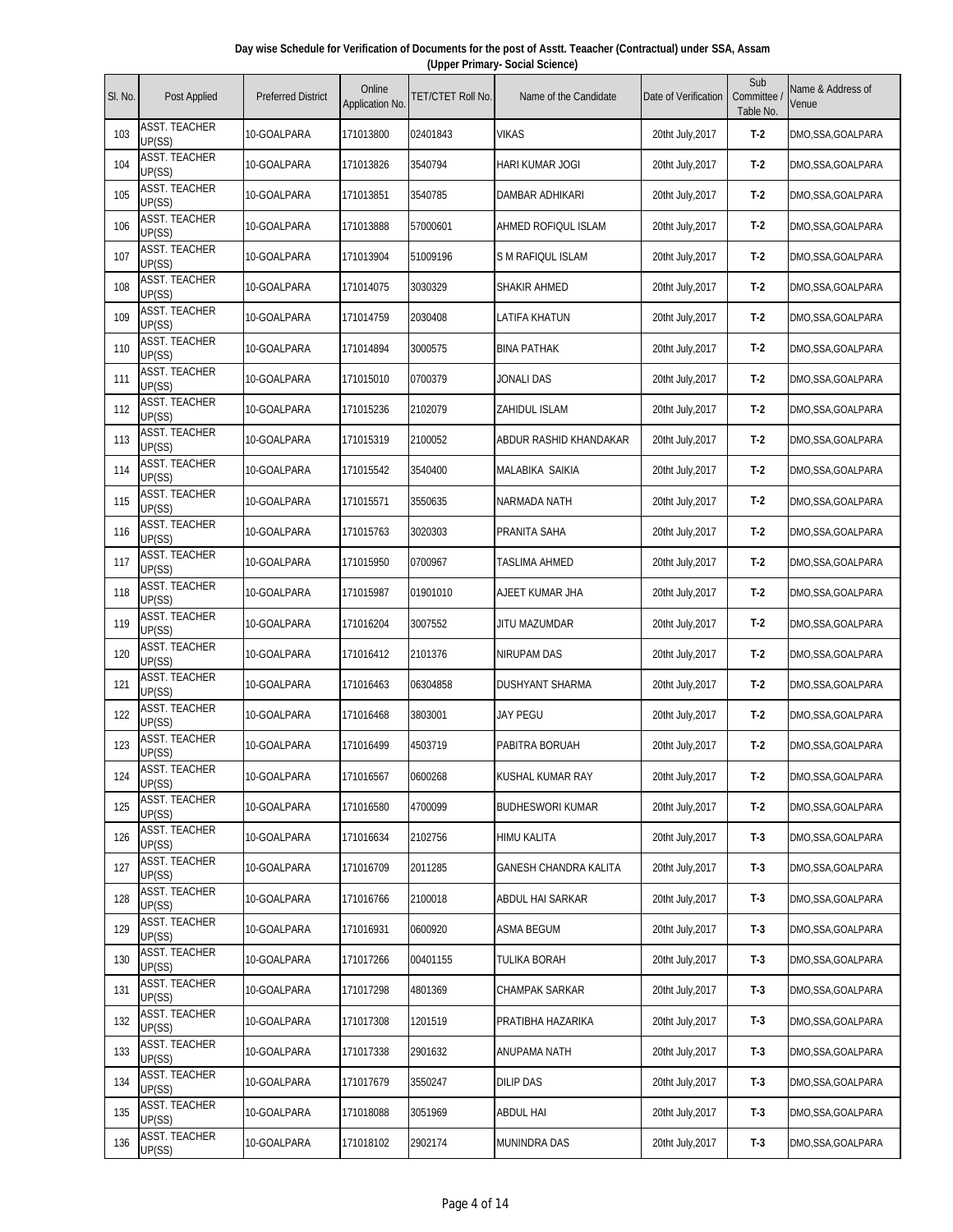| Day wise Schedule for Verification of Documents for the post of Asstt. Teaacher (Contractual) under SSA, Assam |  |
|----------------------------------------------------------------------------------------------------------------|--|
| (Upper Primary- Social Science)                                                                                |  |

| SI. No. | Post Applied                   | <b>Preferred District</b> | Online<br>Application No. | <b>TET/CTET Roll No.</b> | Name of the Candidate       | Date of Verification | Sub<br>Committee<br>Table No. | Name & Address of<br>Venue |
|---------|--------------------------------|---------------------------|---------------------------|--------------------------|-----------------------------|----------------------|-------------------------------|----------------------------|
| 137     | ASST. TEACHER<br>UP(SS)        | 10-GOALPARA               | 171018307                 | 1200526                  | HEMANTA BARUAH              | 20tht July, 2017     | $T-3$                         | DMO, SSA, GOALPARA         |
| 138     | <b>ASST. TEACHER</b><br>UP(SS) | 10-GOALPARA               | 171018353                 | 4901292                  | <b>SANGITA BORAH</b>        | 20tht July, 2017     | $T-3$                         | DMO, SSA, GOALPARA         |
| 139     | <b>ASST. TEACHER</b><br>UP(SS) | 10-GOALPARA               | 171018356                 | 3003413                  | RASHMI SAIKIA               | 20tht July, 2017     | $T-3$                         | DMO, SSA, GOALPARA         |
| 140     | <b>ASST. TEACHER</b><br>UP(SS) | 10-GOALPARA               | 171018392                 | 57010318                 | PRIYANKA DAS                | 20tht July, 2017     | $T-3$                         | DMO, SSA, GOALPARA         |
| 141     | <b>ASST. TEACHER</b><br>UP(SS) | 10-GOALPARA               | 171018587                 | 3001573                  | KABINDRA THAKURIA           | 20tht July, 2017     | $T-3$                         | DMO, SSA, GOALPARA         |
| 142     | <b>ASST. TEACHER</b><br>UP(SS) | 10-GOALPARA               | 171018684                 | 2011355                  | LAKSHI KUMAR BORO           | 20tht July, 2017     | $T-3$                         | DMO, SSA, GOALPARA         |
| 143     | <b>ASST. TEACHER</b><br>UP(SS) | 10-GOALPARA               | 171018688                 | 3040354                  | NAZRUL ISLAM                | 20tht July, 2017     | $T-3$                         | DMO, SSA, GOALPARA         |
| 144     | <b>ASST. TEACHER</b><br>UP(SS) | 10-GOALPARA               | 171018758                 | 4500134                  | <b>BABUL BORAH</b>          | 20tht July, 2017     | $T-3$                         | DMO, SSA, GOALPARA         |
| 145     | ASST. TEACHER<br>UP(SS)        | 10-GOALPARA               | 171018776                 | 06808961                 | UPENDRA YADAV               | 20tht July, 2017     | $T-3$                         | DMO, SSA, GOALPARA         |
| 146     | <b>ASST. TEACHER</b><br>UP(SS) | 10-GOALPARA               | 171018816                 | 3040266                  | <b>MD ISMAIL HUSSAIN</b>    | 20tht July, 2017     | $T-3$                         | DMO, SSA, GOALPARA         |
| 147     | <b>ASST. TEACHER</b><br>UP(SS) | 10-GOALPARA               | 171018834                 | 5601355                  | MD HAJARAT ALI AHMED        | 20tht July, 2017     | $T-3$                         | DMO, SSA, GOALPARA         |
| 148     | <b>ASST. TEACHER</b><br>UP(SS) | 10-GOALPARA               | 171018886                 | 2900374                  | HIMSANKAR CHOUDHURY         | 20tht July, 2017     | $T-3$                         | DMO, SSA, GOALPARA         |
| 149     | <b>ASST. TEACHER</b><br>UP(SS) | 10-GOALPARA               | 171018891                 | 2102624                  | DHIRAJ CHANDRA<br>SUTRADHAR | 20tht July, 2017     | $T-3$                         | DMO, SSA, GOALPARA         |
| 150     | ASST. TEACHER<br>UP(SS)        | 10-GOALPARA               | 171018941                 | 57012256                 | SAIFUL ISLAM                | 20tht July, 2017     | $T-3$                         | DMO,SSA,GOALPARA           |
| 151     | <b>ASST. TEACHER</b><br>UP(SS) | 10-GOALPARA               | 171019079                 | 3030083                  | <b>AZIZUL HOQUE</b>         | 20tht July, 2017     | $T-3$                         | DMO, SSA, GOALPARA         |
| 152     | ASST. TEACHER<br>UP(SS)        | 10-GOALPARA               | 171019174                 | 2602810                  | HEMANTA HAZARIKA            | 20tht July, 2017     | $T-3$                         | DMO, SSA, GOALPARA         |
| 153     | ASST. TEACHER<br>UP(SS)        | 10-GOALPARA               | 171019234                 | 00711510                 | KHUSHBOO KUMARI             | 20tht July, 2017     | $T-3$                         | DMO, SSA, GOALPARA         |
| 154     | <b>ASST. TEACHER</b><br>UP(SS) | 10-GOALPARA               | 171019310                 | 5000377                  | PINKI DAS CHOUDHURY         | 20tht July, 2017     | $T-3$                         | DMO, SSA, GOALPARA         |
| 155     | <b>ASST. TEACHER</b><br>UP(SS) | 10-GOALPARA               | 171019329                 | 2602854                  | <b>JHARNA BORAH</b>         | 20tht July, 2017     | $T-3$                         | DMO, SSA, GOALPARA         |
| 156     | ASST. TEACHER<br>UP(SS)        | 10-GOALPARA               | 171019406                 | 4802278                  | PRITI KURMI                 | 20tht July, 2017     | $T-3$                         | DMO, SSA, GOALPARA         |
| 157     | <b>ASST. TEACHER</b><br>UP(SS) | 10-GOALPARA               | 171019449                 | 3010196                  | DILIP BEZBARUAH             | 20tht July, 2017     | $T-3$                         | DMO, SSA, GOALPARA         |
| 158     | <b>ASST. TEACHER</b><br>UP(SS) | 10-GOALPARA               | 171019492                 | 1202714                  | HITESH KR BORAH             | 20tht July, 2017     | $T-3$                         | DMO, SSA, GOALPARA         |
| 159     | <b>ASST. TEACHER</b><br>UP(SS) | 10-GOALPARA               | 171019584                 | 3800783                  | LAKSHI PRASAD BORUAH        | 20tht July, 2017     | $T-3$                         | DMO, SSA, GOALPARA         |
| 160     | <b>ASST. TEACHER</b><br>UP(SS) | 10-GOALPARA               | 171019603                 | 3003000                  | PANCHALI BEZBARUAH          | 20tht July, 2017     | $T-3$                         | DMO,SSA,GOALPARA           |
| 161     | <b>ASST. TEACHER</b><br>UP(SS) | 10-GOALPARA               | 171019709                 | 3010196                  | DILIP BEZBARUAH             | 20tht July, 2017     | $T-3$                         | DMO,SSA,GOALPARA           |
| 162     | <b>ASST. TEACHER</b><br>UP(SS) | 10-GOALPARA               | 171019712                 | 3030311                  | SALIL KUMAR DALU            | 20tht July, 2017     | $T-3$                         | DMO, SSA, GOALPARA         |
| 163     | <b>ASST. TEACHER</b><br>UP(SS) | 10-GOALPARA               | 171020066                 | 3030222                  | <b>GAUTAM DAS</b>           | 20tht July, 2017     | $T-3$                         | DMO, SSA, GOALPARA         |
| 164     | <b>ASST. TEACHER</b><br>UP(SS) | 10-GOALPARA               | 171020072                 | 3000113                  | ANAMIKA SARMAH              | 20tht July, 2017     | $T-3$                         | DMO, SSA, GOALPARA         |
| 165     | <b>ASST. TEACHER</b><br>UP(SS) | 10-GOALPARA               | 171020275                 | 2102839                  | JILMIL HAZARIKA             | 20tht July, 2017     | $T-3$                         | DMO, SSA, GOALPARA         |
| 166     | <b>ASST. TEACHER</b><br>UP(SS) | 10-GOALPARA               | 171020299                 | 3550106                  | <b>BASANTA DAS</b>          | 20tht July, 2017     | $T-3$                         | DMO, SSA, GOALPARA         |
| 167     | <b>ASST. TEACHER</b><br>UP(SS) | 10-GOALPARA               | 171020356                 | 0600097                  | <b>BUDDHADEV DAS</b>        | 20tht July, 2017     | $T-3$                         | DMO, SSA, GOALPARA         |
| 168     | <b>ASST. TEACHER</b><br>UP(SS) | 10-GOALPARA               | 171020365                 | 5601154                  | LANKESWAR DAS               | 20tht July, 2017     | $T-3$                         | DMO, SSA, GOALPARA         |
| 169     | <b>ASST. TEACHER</b><br>UP(SS) | 10-GOALPARA               | 171020491                 | 2600539                  | HIRA TALUKDAR               | 20tht July, 2017     | $T-3$                         | DMO, SSA, GOALPARA         |
| 170     | ASST. TEACHER<br>UP(SS)        | 10-GOALPARA               | 171020772                 | 4900961                  | DEBOJANI HAZARIKA           | 20tht July, 2017     | $T-3$                         | DMO, SSA, GOALPARA         |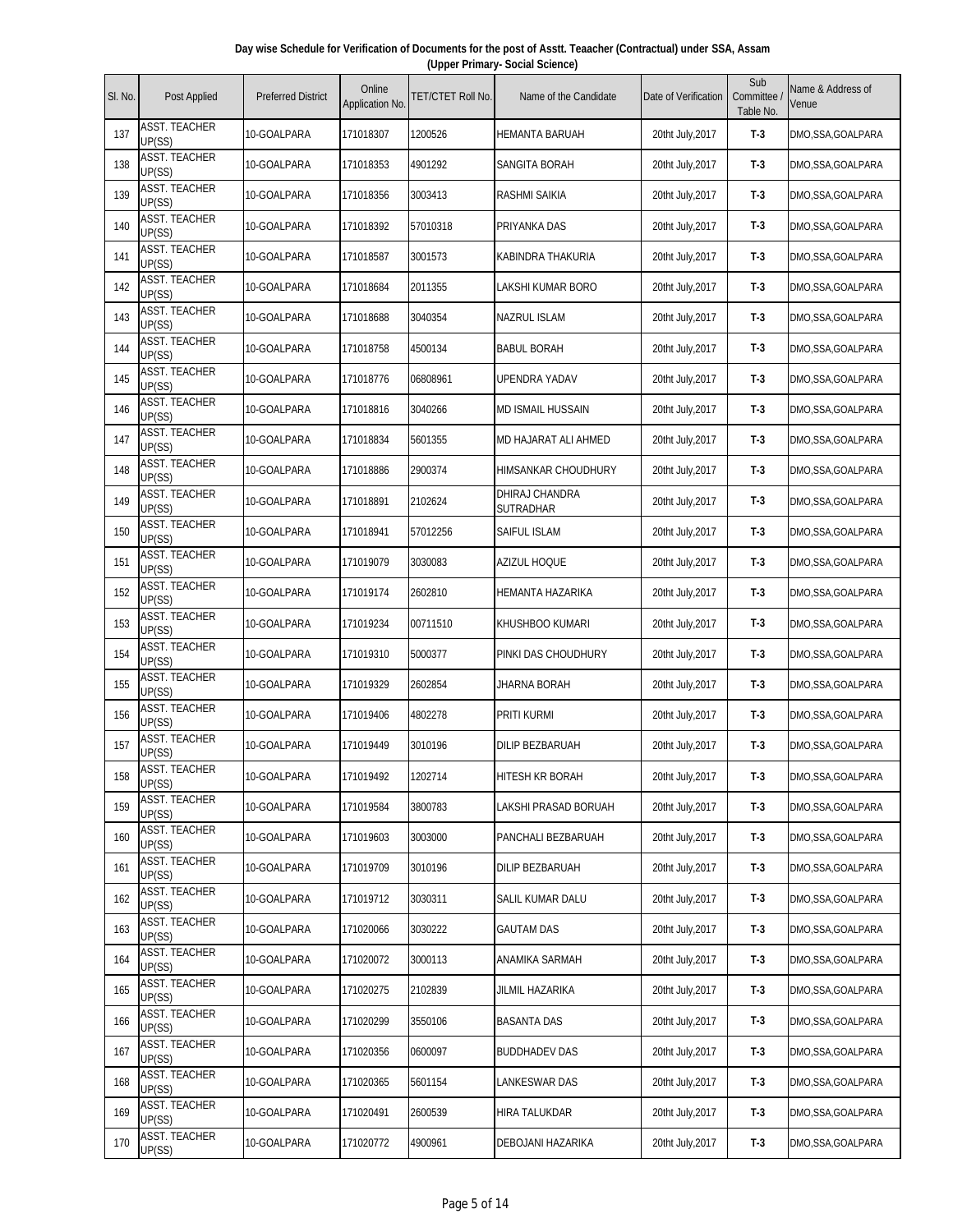| Day wise Schedule for Verification of Documents for the post of Asstt. Teaacher (Contractual) under SSA, Assam |  |
|----------------------------------------------------------------------------------------------------------------|--|
| (Upper Primary- Social Science)                                                                                |  |

| SI. No. | Post Applied                   | <b>Preferred District</b> | Online<br>Application No. | TET/CTET Roll No. | Name of the Candidate    | Date of Verification | Sub<br>Committee<br>Table No. | Name & Address of<br>Venue |
|---------|--------------------------------|---------------------------|---------------------------|-------------------|--------------------------|----------------------|-------------------------------|----------------------------|
| 171     | ASST. TEACHER<br>UP(SS)        | 10-GOALPARA               | 171020774                 | 57013199          | <b>MD SHOHIDUL ISLAM</b> | 20tht July, 2017     | $T-3$                         | DMO,SSA,GOALPARA           |
| 172     | <b>ASST. TEACHER</b><br>UP(SS) | 10-GOALPARA               | 171021109                 | 3801073           | <b>MITHU DUTTA</b>       | 20tht July, 2017     | $T-3$                         | DMO, SSA, GOALPARA         |
| 173     | <b>ASST. TEACHER</b><br>UP(SS) | 10-GOALPARA               | 171021164                 | 5601072           | KAPIL PATHAK             | 20tht July, 2017     | $T-3$                         | DMO,SSA,GOALPARA           |
| 174     | <b>ASST. TEACHER</b><br>UP(SS) | 10-GOALPARA               | 171021186                 | 3030332           | SHEIKH SANMAMUD          | 20tht July, 2017     | $T-3$                         | DMO,SSA,GOALPARA           |
| 175     | <b>ASST. TEACHER</b><br>UP(SS) | 10-GOALPARA               | 171021221                 | 5601329           | <b>MD BANIZUR RAHMAN</b> | 20tht July, 2017     | $T-3$                         | DMO,SSA,GOALPARA           |
| 176     | <b>ASST. TEACHER</b><br>UP(SS) | 10-GOALPARA               | 171021618                 | 2700067           | CHANDAN CHANGMAI         | 20tht July, 2017     | $T-3$                         | DMO,SSA,GOALPARA           |
| 177     | <b>ASST. TEACHER</b><br>UP(SS) | 10-GOALPARA               | 171021786                 | 3030265           | <b>NURUL ISLAM</b>       | 20tht July, 2017     | $T-3$                         | DMO,SSA,GOALPARA           |
| 178     | <b>ASST. TEACHER</b><br>UP(SS) | 10-GOALPARA               | 171022063                 | 3800289           | CHUMI BHARALI            | 20tht July, 2017     | $T-3$                         | DMO,SSA,GOALPARA           |
| 179     | ASST. TEACHER<br>UP(SS)        | 10-GOALPARA               | 171022073                 | 4001387           | SARAT CHANDRA NATH       | 20tht July, 2017     | $T-3$                         | DMO,SSA,GOALPARA           |
| 180     | <b>ASST. TEACHER</b><br>UP(SS) | 10-GOALPARA               | 171022095                 | 2601412           | PARAG SAIKIA             | 20tht July, 2017     | $T-3$                         | DMO,SSA,GOALPARA           |
| 181     | <b>ASST. TEACHER</b><br>UP(SS) | 10-GOALPARA               | 171022140                 | 4802001           | MANASH JYOTI BORAH       | 20tht July, 2017     | $T-3$                         | DMO,SSA,GOALPARA           |
| 182     | <b>ASST. TEACHER</b><br>UP(SS) | 10-GOALPARA               | 171022191                 | 2102534           | <b>BHABANI BAISHYA</b>   | 20tht July, 2017     | $T-3$                         | DMO,SSA,GOALPARA           |
| 183     | <b>ASST. TEACHER</b><br>UP(SS) | 10-GOALPARA               | 171022192                 | 00602245          | <b>BHAVANANDA DAS</b>    | 20tht July, 2017     | $T-3$                         | DMO,SSA,GOALPARA           |
| 184     | <b>ASST. TEACHER</b><br>UP(SS) | 10-GOALPARA               | 171022233                 | 2600375           | DEEPAK CHANDRA BORA      | 20tht July, 2017     | $T-3$                         | DMO,SSA,GOALPARA           |
| 185     | ASST. TEACHER<br>UP(SS)        | 10-GOALPARA               | 171022276                 | 1720033           | <b>AHMED ALI</b>         | 20tht July, 2017     | $T-3$                         | DMO,SSA,GOALPARA           |
| 186     | <b>ASST. TEACHER</b><br>UP(SS) | 10-GOALPARA               | 171022279                 | 3801927           | SONTOSH GOGOI            | 20tht July, 2017     | $T-3$                         | DMO,SSA,GOALPARA           |
| 187     | <b>ASST. TEACHER</b><br>UP(SS) | 10-GOALPARA               | 171022506                 | 3030272           | PRADIP KR SUTRADHAR      | 20tht July, 2017     | $T-3$                         | DMO,SSA,GOALPARA           |
| 188     | <b>ASST. TEACHER</b><br>UP(SS) | 10-GOALPARA               | 171022561                 | 4401292           | <b>MANJU THAKURIA</b>    | 20tht July, 2017     | $T-3$                         | DMO,SSA,GOALPARA           |
| 189     | <b>ASST. TEACHER</b><br>UP(SS) | 10-GOALPARA               | 171022598                 | 27003860          | <b>ROMJAN ALI</b>        | 20tht July, 2017     | $T-3$                         | DMO,SSA,GOALPARA           |
| 190     | <b>ASST. TEACHER</b><br>UP(SS) | 10-GOALPARA               | 171022800                 | 2101195           | <b>MONALISA NATH</b>     | 20tht July, 2017     | $T-3$                         | DMO,SSA,GOALPARA           |
| 191     | <b>ASST. TEACHER</b><br>UP(SS) | 10-GOALPARA               | 171022853                 | 2100987           | MANULATA RABHA           | 20tht July, 2017     | $T-3$                         | DMO,SSA,GOALPARA           |
| 192     | <b>ASST. TEACHER</b><br>UP(SS) | 10-GOALPARA               | 171023010                 | 2100954           | MAMANI SHIL MAZUMDER     | 20tht July, 2017     | T-3                           | DMO,SSA,GOALPARA           |
| 193     | ASST. TEACHER<br>UP(SS)        | 10-GOALPARA               | 171023131                 | 5100770           | SANJAY TAMULI            | 20tht July, 2017     | $T-3$                         | DMO,SSA,GOALPARA           |
| 194     | <b>ASST. TEACHER</b><br>UP(SS) | 10-GOALPARA               | 171023310                 | 2110785           | PRANITA BARMAN           | 20tht July, 2017     | $T-3$                         | DMO,SSA,GOALPARA           |
| 195     | <b>ASST. TEACHER</b><br>UP(SS) | 10-GOALPARA               | 171023336                 | 3007069           | DIMPIRANI SARMA          | 20tht July, 2017     | $T-3$                         | DMO,SSA,GOALPARA           |
| 196     | <b>ASST. TEACHER</b><br>UP(SS) | 10-GOALPARA               | 171023465                 | 3040060           | <b>AMIR HAMZA</b>        | 20tht July, 2017     | $T-3$                         | DMO,SSA,GOALPARA           |
| 197     | <b>ASST. TEACHER</b><br>UP(SS) | 10-GOALPARA               | 171023502                 | 56001195          | <b>BISWAJIT RABHA</b>    | 20tht July, 2017     | $T-3$                         | DMO,SSA,GOALPARA           |
| 198     | ASST. TEACHER<br>UP(SS)        | 10-GOALPARA               | 171023613                 | 3030182           | MD AKHARE ZAMAL          | 20tht July, 2017     | $T-3$                         | DMO,SSA,GOALPARA           |
| 199     | <b>ASST. TEACHER</b><br>UP(SS) | 10-GOALPARA               | 171023807                 | 3030024           | ABDULLA HEL MOMIN        | 20tht July, 2017     | $T-3$                         | DMO,SSA,GOALPARA           |
| 200     | <b>ASST. TEACHER</b><br>UP(SS) | 10-GOALPARA               | 171023854                 | 4403349           | <b>BINOD.HALOI</b>       | 20tht July, 2017     | $T-3$                         | DMO,SSA,GOALPARA           |
| 201     | ASST. TEACHER<br>UP(SS)        | 10-GOALPARA               | 171023877                 | 3030121           | <b>HANIF ALI</b>         | 20tht July, 2017     | $T-3$                         | DMO,SSA,GOALPARA           |
| 202     | <b>ASST. TEACHER</b><br>UP(SS) | 10-GOALPARA               | 171023888                 | 2020669           | BANDIPA GOYARY           | 20tht July, 2017     | $T-3$                         | DMO,SSA,GOALPARA           |
| 203     | ASST. TEACHER<br>UP(SS)        | 10-GOALPARA               | 171024094                 | 2100429           | CHARULATA ROY            | 20tht July, 2017     | $T-3$                         | DMO,SSA,GOALPARA           |
| 204     | ASST. TEACHER<br>UP(SS)        | 10-GOALPARA               | 171024109                 | 3041849           | <b>BORNALI NATH</b>      | 20tht July, 2017     | $T-3$                         | DMO,SSA,GOALPARA           |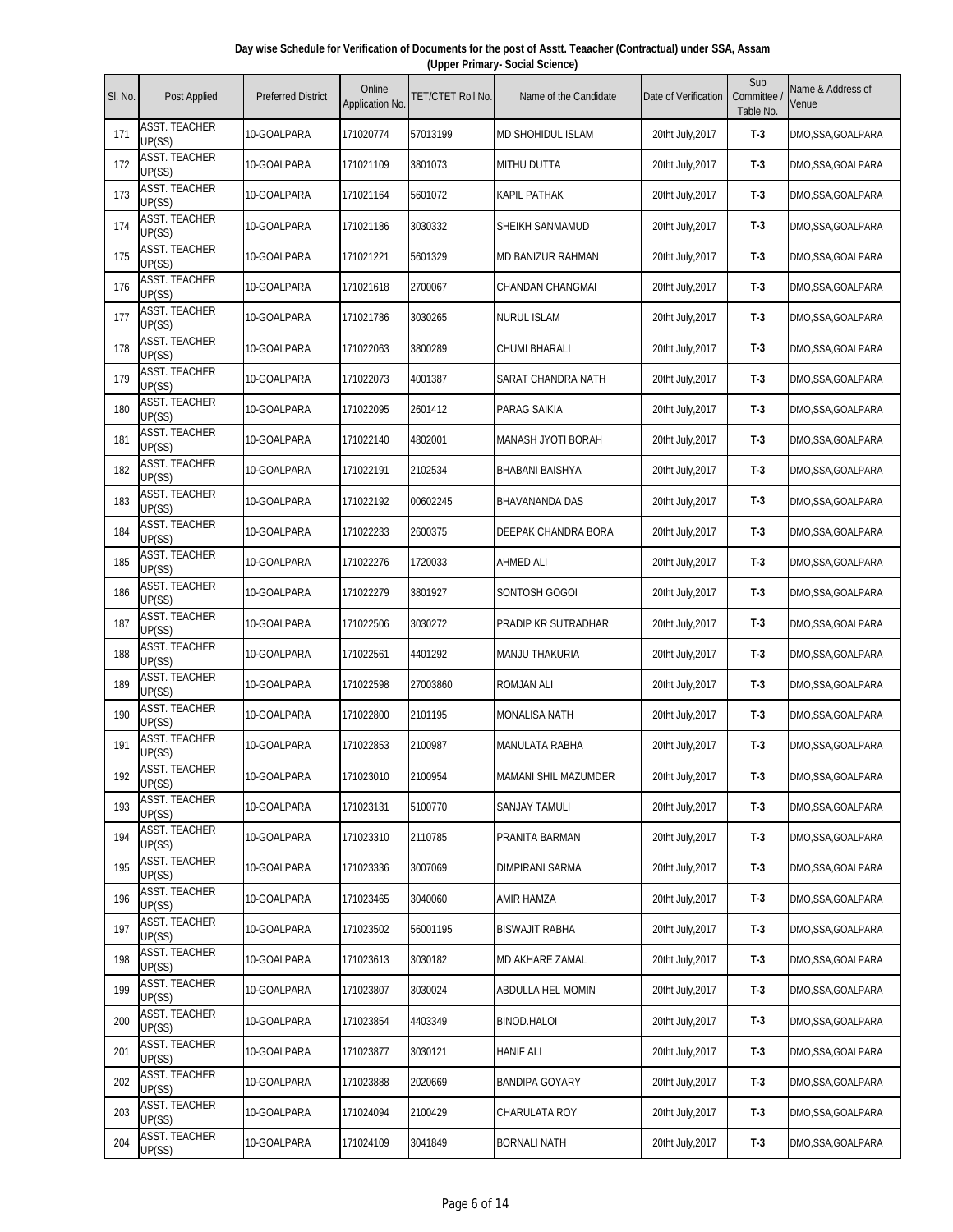| Day wise Schedule for Verification of Documents for the post of Asstt. Teaacher (Contractual) under SSA, Assam |  |
|----------------------------------------------------------------------------------------------------------------|--|
| (Upper Primary- Social Science)                                                                                |  |

| SI. No. | Post Applied                   | <b>Preferred District</b> | Online<br>Application No. | <b>TET/CTET Roll No.</b> | Name of the Candidate   | Date of Verification | Sub<br>Committee<br>Table No. | Name & Address of<br>Venue |
|---------|--------------------------------|---------------------------|---------------------------|--------------------------|-------------------------|----------------------|-------------------------------|----------------------------|
| 205     | <b>ASST. TEACHER</b><br>UP(SS) | 10-GOALPARA               | 171024128                 | 3030247                  | <b>MUNNAF ALI</b>       | 20tht July, 2017     | $T-3$                         | DMO,SSA,GOALPARA           |
| 206     | <b>ASST. TEACHER</b><br>UP(SS) | 10-GOALPARA               | 171024131                 | 2400042                  | <b>BONIFIRST GOGOI</b>  | 20tht July, 2017     | $T-3$                         | DMO,SSA,GOALPARA           |
| 207     | <b>ASST. TEACHER</b><br>UP(SS) | 10-GOALPARA               | 171024172                 | 2551555                  | PARSU RAM KOIRALA       | 20tht July, 2017     | $T-3$                         | DMO,SSA,GOALPARA           |
| 208     | <b>ASST. TEACHER</b><br>UP(SS) | 10-GOALPARA               | 171024304                 | 3020299                  | PRANAB ACHARJEE         | 20tht July, 2017     | $T-3$                         | DMO, SSA, GOALPARA         |
| 209     | <b>ASST. TEACHER</b><br>UP(SS) | 10-GOALPARA               | 171024395                 | 2100954                  | MAMANI SHIL MAZUMDAR    | 20tht July, 2017     | $T-3$                         | DMO, SSA, GOALPARA         |
| 210     | <b>ASST. TEACHER</b><br>UP(SS) | 10-GOALPARA               | 171024438                 | 2541468                  | LABA KALITA             | 20tht July, 2017     | $T-3$                         | DMO,SSA,GOALPARA           |
| 211     | <b>ASST. TEACHER</b><br>UP(SS) | 10-GOALPARA               | 171024452                 | 0500670                  | RAJIB KUMAR SARMA       | 20tht July, 2017     | $T-3$                         | DMO,SSA,GOALPARA           |
| 212     | <b>ASST. TEACHER</b><br>UP(SS) | 10-GOALPARA               | 171024508                 | 4800612                  | <b>MONALISHA DEVI</b>   | 20tht July, 2017     | $T-3$                         | DMO,SSA,GOALPARA           |
| 213     | <b>ASST. TEACHER</b><br>UP(SS) | 10-GOALPARA               | 171024620                 | 3550843                  | <b>SARASWATI RABHA</b>  | 20tht July, 2017     | $T-3$                         | DMO,SSA,GOALPARA           |
| 214     | <b>ASST. TEACHER</b><br>UP(SS) | 10-GOALPARA               | 171024714                 | 57007478                 | <b>FULCHAN ALI</b>      | 20tht July, 2017     | $T-3$                         | DMO,SSA,GOALPARA           |
| 215     | <b>ASST. TEACHER</b><br>UP(SS) | 10-GOALPARA               | 171024764                 | 4401806                  | NIRMALI DEVI            | 20tht July, 2017     | $T-3$                         | DMO,SSA,GOALPARA           |
| 216     | <b>ASST. TEACHER</b><br>UP(SS) | 10-GOALPARA               | 171024772                 | 00819933                 | PERWEZ ALAM             | 20tht July, 2017     | $T-3$                         | DMO,SSA,GOALPARA           |
| 217     | <b>ASST. TEACHER</b><br>UP(SS) | 10-GOALPARA               | 171024779                 | 3550016                  | AJIT KUMAR SARMAH       | 20tht July, 2017     | $T-3$                         | DMO, SSA, GOALPARA         |
| 218     | <b>ASST. TEACHER</b><br>UP(SS) | 10-GOALPARA               | 171024830                 | 3000837                  | DHIRAJ KUMAR CHOUDHURY  | 20tht July, 2017     | T-3                           | DMO,SSA,GOALPARA           |
| 219     | <b>ASST. TEACHER</b><br>UP(SS) | 10-GOALPARA               | 171024872                 | 3550850                  | SEBYAJYOTI SARMAH       | 20tht July, 2017     | $T-3$                         | DMO,SSA,GOALPARA           |
| 220     | <b>ASST. TEACHER</b><br>UP(SS) | 10-GOALPARA               | 171024959                 | 3550768                  | <b>RANJAN SARMAH</b>    | 20tht July, 2017     | $T-3$                         | DMO, SSA, GOALPARA         |
| 221     | <b>ASST. TEACHER</b><br>UP(SS) | 10-GOALPARA               | 171025050                 | 0700421                  | KHOBIRUDDIN AHMED       | 20tht July, 2017     | $T-3$                         | DMO,SSA,GOALPARA           |
| 222     | <b>ASST. TEACHER</b><br>UP(SS) | 10-GOALPARA               | 171025081                 | 3011143                  | SANGITA JOSHI           | 20tht July, 2017     | $T-3$                         | DMO,SSA,GOALPARA           |
| 223     | <b>ASST. TEACHER</b><br>UP(SS) | 10-GOALPARA               | 171025108                 | 4700215                  | KAMAL BHUMIJ            | 20tht July, 2017     | $T-3$                         | DMO, SSA, GOALPARA         |
| 224     | <b>ASST. TEACHER</b><br>UP(SS) | 10-GOALPARA               | 171025135                 | 3550843                  | SARASWATI RABHA         | 20tht July, 2017     | $T-3$                         | DMO,SSA,GOALPARA           |
| 225     | <b>ASST. TEACHER</b><br>UP(SS) | 10-GOALPARA               | 171025165                 | 5600606                  | DIPANJALI DAS           | 20tht July, 2017     | $T-3$                         | DMO,SSA,GOALPARA           |
| 226     | <b>ASST. TEACHER</b><br>UP(SS) | 10-GOALPARA               | 171025333                 | 3000572                  | <b>BIMALA MAZUMDAR</b>  | 20tht July, 2017     | T-3                           | DMO, SSA, GOALPARA         |
| 227     | ASST. TEACHER<br>UP(SS)        | 10-GOALPARA               | 171025620                 | 2020809                  | SIBEN DEKA              | 20tht July, 2017     | $T-3$                         | DMO,SSA,GOALPARA           |
| 228     | <b>ASST. TEACHER</b><br>UP(SS) | 10-GOALPARA               | 171025649                 | 3030653                  | SAGARIKA DAS            | 20tht July, 2017     | $T-3$                         | DMO,SSA,GOALPARA           |
| 229     | <b>ASST. TEACHER</b><br>UP(SS) | 10-GOALPARA               | 171025687                 | 3082919                  | HEMANTA BORAH           | 20tht July, 2017     | $T-3$                         | DMO,SSA,GOALPARA           |
| 230     | <b>ASST. TEACHER</b><br>UP(SS) | 10-GOALPARA               | 171025879                 | 52001579                 | MD.ANOWAR.HUSSAIN       | 20tht July, 2017     | $T-3$                         | DMO, SSA, GOALPARA         |
| 231     | <b>ASST. TEACHER</b><br>UP(SS) | 10-GOALPARA               | 171026099                 | 2031896                  | <b>DHRUBAJIT LAHARY</b> | 20tht July, 2017     | $T-3$                         | DMO,SSA,GOALPARA           |
| 232     | <b>ASST. TEACHER</b><br>UP(SS) | 10-GOALPARA               | 171026378                 | 54003792                 | PRANJAL DEKA            | 20tht July, 2017     | T-3                           | DMO,SSA,GOALPARA           |
| 233     | <b>ASST. TEACHER</b><br>UP(SS) | 10-GOALPARA               | 171026525                 | 5604617                  | SHAIMUN BEGUM           | 20tht July, 2017     | $T-3$                         | DMO,SSA,GOALPARA           |
| 234     | <b>ASST. TEACHER</b><br>UP(SS) | 10-GOALPARA               | 171026588                 | 57006409                 | KRISHNA MONI NATH       | 20tht July, 2017     | $T-3$                         | DMO,SSA,GOALPARA           |
| 235     | ASST. TEACHER<br>UP(SS)        | 10-GOALPARA               | 171026631                 | 2101972                  | RAHUL KRISHNA DAS       | 20tht July, 2017     | $T-3$                         | DMO,SSA,GOALPARA           |
| 236     | <b>ASST. TEACHER</b><br>UP(SS) | 10-GOALPARA               | 171026723                 | 4502030                  | SRI RANJAN BORUAH       | 20tht July, 2017     | $T-3$                         | DMO,SSA,GOALPARA           |
| 237     | <b>ASST. TEACHER</b><br>UP(SS) | 10-GOALPARA               | 171026852                 | 2202509                  | SANGITA BARUAH          | 20tht July, 2017     | $T-3$                         | DMO,SSA,GOALPARA           |
| 238     | ASST. TEACHER<br>UP(SS)        | 10-GOALPARA               | 171026860                 | 5601483                  | MD SHIIRAJUL HOQUE      | 20tht July, 2017     | $T-3$                         | DMO,SSA,GOALPARA           |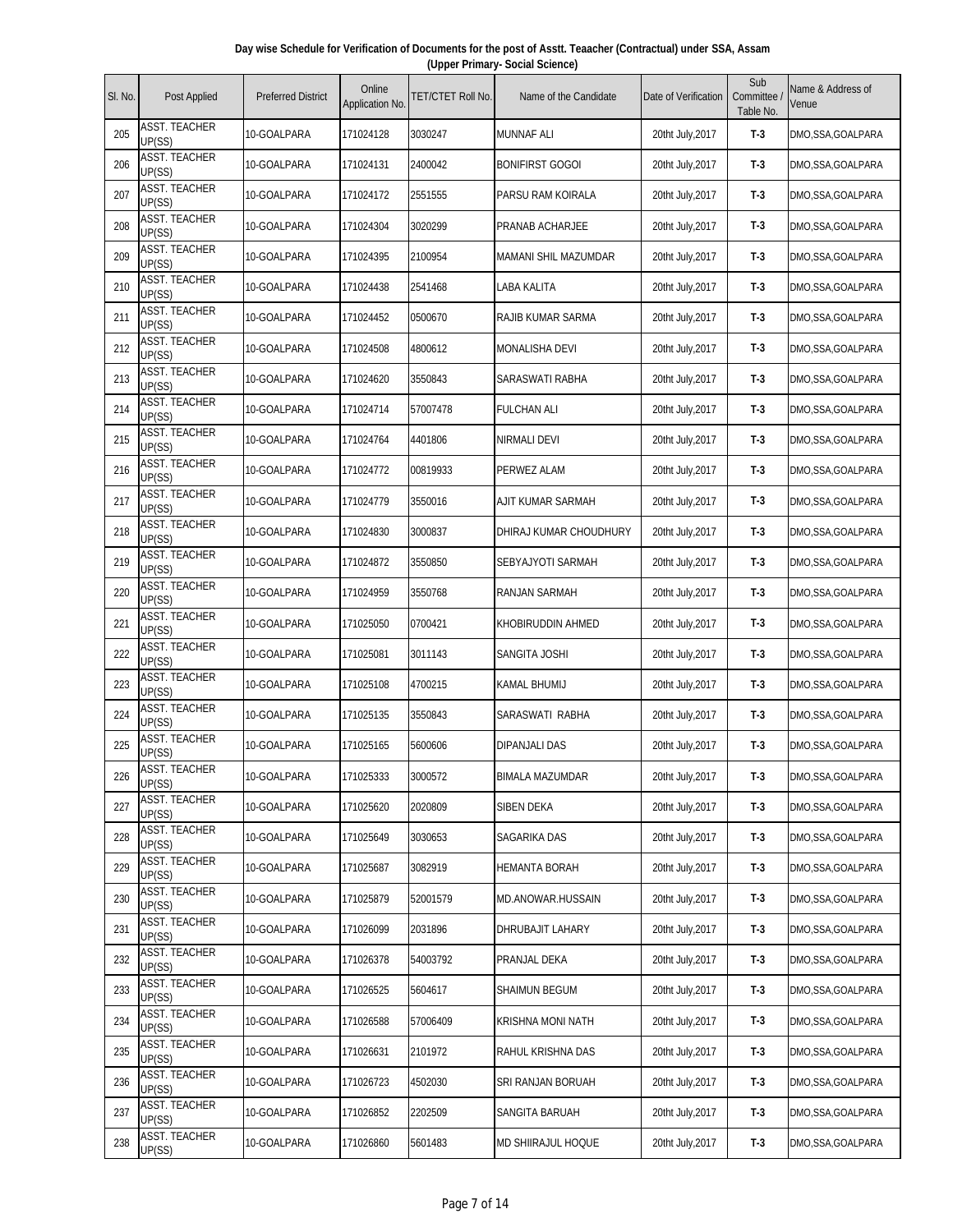| Day wise Schedule for Verification of Documents for the post of Asstt. Teaacher (Contractual) under SSA, Assam |                                 |  |  |  |  |  |  |  |  |  |
|----------------------------------------------------------------------------------------------------------------|---------------------------------|--|--|--|--|--|--|--|--|--|
|                                                                                                                | (Upper Primary- Social Science) |  |  |  |  |  |  |  |  |  |
|                                                                                                                |                                 |  |  |  |  |  |  |  |  |  |

| SI. No. | Post Applied                   | <b>Preferred District</b> | Online<br>Application No. | TET/CTET Roll No. | Name of the Candidate      | Date of Verification | Sub<br>Committee<br>Table No. | Name & Address of<br>Venue |
|---------|--------------------------------|---------------------------|---------------------------|-------------------|----------------------------|----------------------|-------------------------------|----------------------------|
| 239     | ASST. TEACHER<br>UP(SS)        | 10-GOALPARA               | 171026875                 | 4500118           | <b>ARUP CHETIA</b>         | 20tht July, 2017     | $T-3$                         | DMO, SSA, GOALPARA         |
| 240     | <b>ASST. TEACHER</b><br>UP(SS) | 10-GOALPARA               | 171026914                 | 2901684           | <b>BEGUM JESMIN RAHMAN</b> | 20tht July, 2017     | $T-3$                         | DMO, SSA, GOALPARA         |
| 241     | <b>ASST. TEACHER</b><br>UP(SS) | 10-GOALPARA               | 171026937                 | 0400031           | ABDUL HANNAN CHAUDHURY     | 20tht July, 2017     | $T-3$                         | DMO, SSA, GOALPARA         |
| 242     | <b>ASST. TEACHER</b><br>UP(SS) | 10-GOALPARA               | 171026960                 | 2100928           | MADHUSUDHAN DAS            | 20tht July, 2017     | $T-3$                         | DMO, SSA, GOALPARA         |
| 243     | <b>ASST. TEACHER</b><br>UP(SS) | 10-GOALPARA               | 171027017                 | 57009183          | NAZMA AHMED                | 20tht July, 2017     | $T-3$                         | DMO, SSA, GOALPARA         |
| 244     | <b>ASST. TEACHER</b><br>UP(SS) | 10-GOALPARA               | 171027020                 | 4500520           | <b>HIREN KONWAR</b>        | 20tht July, 2017     | $T-3$                         | DMO, SSA, GOALPARA         |
| 245     | <b>ASST. TEACHER</b><br>UP(SS) | 10-GOALPARA               | 171027065                 | 4404116           | MERUNJYOTI BARUA           | 20tht July, 2017     | $T-3$                         | DMO, SSA, GOALPARA         |
| 246     | <b>ASST. TEACHER</b><br>UP(SS) | 10-GOALPARA               | 171027213                 | 3006662           | BHARATI TALUKDAR           | 20tht July, 2017     | $T-3$                         | DMO, SSA, GOALPARA         |
| 247     | <b>ASST. TEACHER</b><br>UP(SS) | 10-GOALPARA               | 171027398                 | 4400764           | <b>GITIMA DUTTA BARUAH</b> | 20tht July, 2017     | $T-3$                         | DMO, SSA, GOALPARA         |
| 248     | <b>ASST. TEACHER</b><br>UP(SS) | 10-GOALPARA               | 171027522                 | 2030400           | <b>GITIKA DEVI</b>         | 20tht July, 2017     | $T-3$                         | DMO, SSA, GOALPARA         |
| 249     | <b>ASST. TEACHER</b><br>UP(SS) | 10-GOALPARA               | 171027528                 | 4403024           | CHANDRAJYOTI GOSWAMI       | 20tht July, 2017     | $T-3$                         | DMO, SSA, GOALPARA         |
| 250     | <b>ASST. TEACHER</b><br>UP(SS) | 10-GOALPARA               | 171027572                 | 06818949          | JAGANNATH LODHA            | 20tht July, 2017     | $T-3$                         | DMO, SSA, GOALPARA         |
| 251     | <b>ASST. TEACHER</b><br>UP(SS) | 10-GOALPARA               | 171027631                 | 3550490           | KUNJALATA NATH             | 20tht July, 2017     | T-4                           | DMO, SSA, GOALPARA         |
| 252     | ASST. TEACHER<br>UP(SS)        | 10-GOALPARA               | 171027820                 | 1801971           | SHAKTI KUMAR DUBEY         | 20tht July, 2017     | T-4                           | DMO, SSA, GOALPARA         |
| 253     | <b>ASST. TEACHER</b><br>UP(SS) | 10-GOALPARA               | 171027885                 | 2200166           | <b>BRISTI CHAYA GOGOI</b>  | 20tht July, 2017     | T-4                           | DMO, SSA, GOALPARA         |
| 254     | <b>ASST. TEACHER</b><br>UP(SS) | 10-GOALPARA               | 171028113                 | 57012265          | SAIFUR RAZZAK              | 20tht July, 2017     | $T-4$                         | DMO, SSA, GOALPARA         |
| 255     | <b>ASST. TEACHER</b><br>UP(SS) | 10-GOALPARA               | 171028132                 | 3550630           | NARAYAN KALITA             | 20tht July, 2017     | $T-4$                         | DMO, SSA, GOALPARA         |
| 256     | <b>ASST. TEACHER</b><br>UP(SS) | 10-GOALPARA               | 171028220                 | 5601363           | MD HOQUE SAHIB ALI         | 20tht July, 2017     | T-4                           | DMO, SSA, GOALPARA         |
| 257     | <b>ASST. TEACHER</b><br>UP(SS) | 10-GOALPARA               | 171028247                 | 55005433          | MD ABU SHAMIM SARKAR       | 20tht July, 2017     | $T-4$                         | DMO, SSA, GOALPARA         |
| 258     | <b>ASST. TEACHER</b><br>UP(SS) | 10-GOALPARA               | 171028289                 | 5600337           | <b>BHANITA KALITA</b>      | 20tht July, 2017     | T-4                           | DMO, SSA, GOALPARA         |
| 259     | <b>ASST. TEACHER</b><br>UP(SS) | 10-GOALPARA               | 171028354                 | 2104008           | ARUNIMA ROY                | 20tht July, 2017     | T-4                           | DMO, SSA, GOALPARA         |
| 260     | <b>ASST. TEACHER</b><br>UP(SS) | 10-GOALPARA               | 171028397                 | 3540740           | SUPRABHA DEVI              | 20tht July, 2017     | T-4                           | DMO, SSA, GOALPARA         |
| 261     | ASST. TEACHER<br>UP(SS)        | 10-GOALPARA               | 171028465                 | 42000198          | RUFIKA KHATUN              | 20tht July, 2017     | $T-4$                         | DMO, SSA, GOALPARA         |
| 262     | ASST. TEACHER<br>UP(SS)        | 10-GOALPARA               | 171028486                 | 0402260           | MOSIR ALI AHMED            | 20tht July, 2017     | $T-4$                         | DMO, SSA, GOALPARA         |
| 263     | <b>ASST. TEACHER</b><br>UP(SS) | 10-GOALPARA               | 171028740                 | 3804733           | SRI NILOTPAL BHARALI       | 20tht July, 2017     | T-4                           | DMO, SSA, GOALPARA         |
| 264     | ASST. TEACHER<br>UP(SS)        | 10-GOALPARA               | 171028755                 | 4900328           | <b>MAUCHUMI DEVI</b>       | 20tht July, 2017     | T-4                           | DMO, SSA, GOALPARA         |
| 265     | ASST. TEACHER<br>UP(SS)        | 10-GOALPARA               | 171028806                 | 3801407           | PAPU BHUYAN                | 20tht July, 2017     | $T-4$                         | DMO, SSA, GOALPARA         |
| 266     | ASST. TEACHER<br>UP(SS)        | 10-GOALPARA               | 171028873                 | 3030767           | KHINAMAYA DEVI             | 20tht July, 2017     | T-4                           | DMO, SSA, GOALPARA         |
| 267     | <b>ASST. TEACHER</b><br>UP(SS) | 10-GOALPARA               | 171028977                 | 2602756           | DULAL SAIKIA               | 20tht July, 2017     | T-4                           | DMO,SSA,GOALPARA           |
| 268     | <b>ASST. TEACHER</b><br>UP(SS) | 10-GOALPARA               | 171029034                 | 1202589           | DIPALI KALITA              | 20tht July, 2017     | T-4                           | DMO,SSA,GOALPARA           |
| 269     | <b>ASST. TEACHER</b><br>UP(SS) | 10-GOALPARA               | 171029153                 | 3001306           | <b>ILA MONI SAIKIA</b>     | 20tht July, 2017     | $T-4$                         | DMO, SSA, GOALPARA         |
| 270     | ASST. TEACHER<br>UP(SS)        | 10-GOALPARA               | 171029157                 | 5601731           | <b>MRIDUL DAS</b>          | 20tht July, 2017     | $T-4$                         | DMO,SSA,GOALPARA           |
| 271     | <b>ASST. TEACHER</b><br>UP(SS) | 10-GOALPARA               | 171029298                 | 51004409          | KARTIK NATH                | 20tht July, 2017     | T-4                           | DMO,SSA,GOALPARA           |
| 272     | <b>ASST. TEACHER</b><br>UP(SS) | 10-GOALPARA               | 171029354                 | 5603065           | PONAKAN THAKURIA           | 20tht July, 2017     | $T-4$                         | DMO, SSA, GOALPARA         |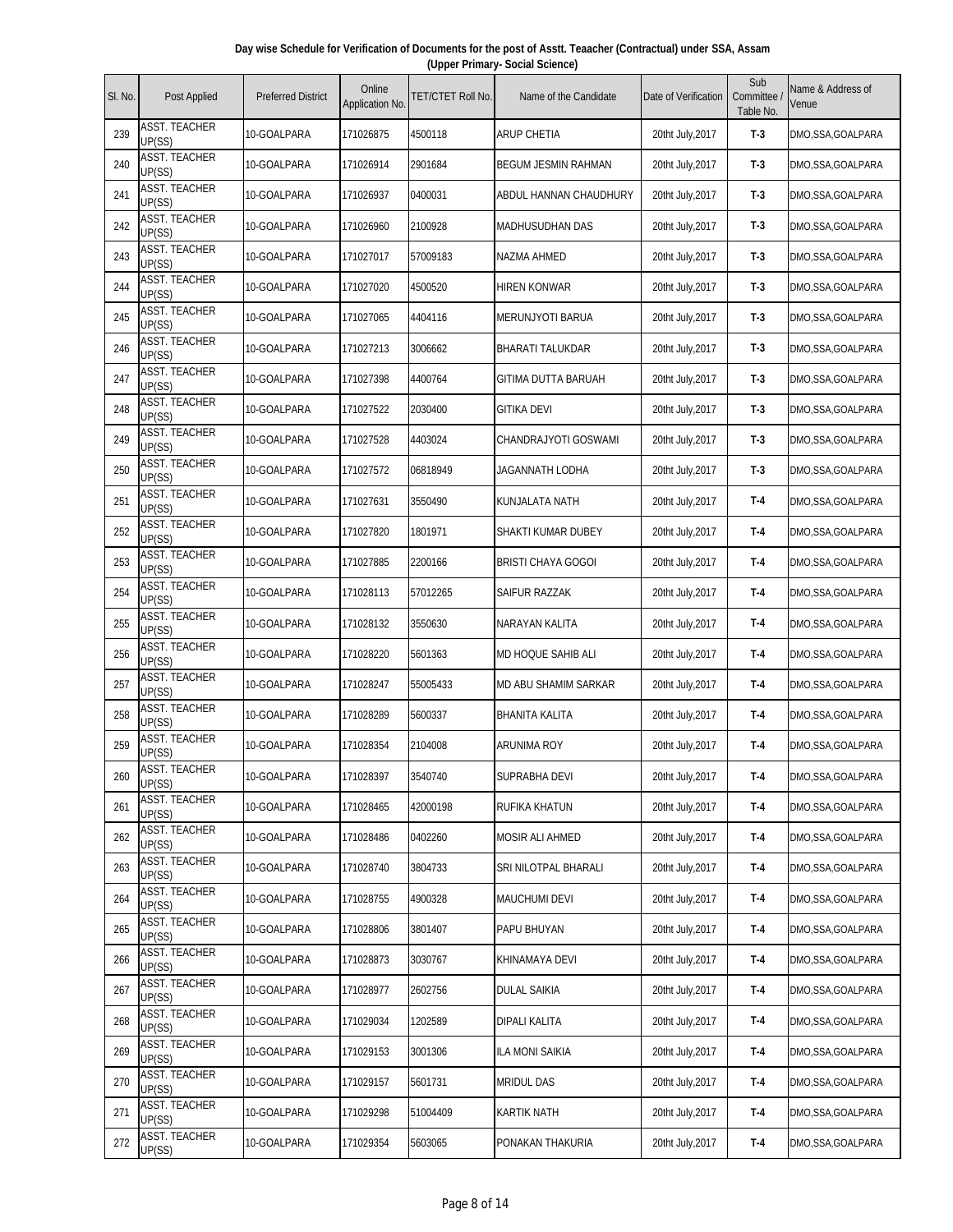| Day wise Schedule for Verification of Documents for the post of Asstt. Teaacher (Contractual) under SSA, Assam |  |
|----------------------------------------------------------------------------------------------------------------|--|
| (Upper Primary- Social Science)                                                                                |  |

| SI. No. | Post Applied                   | <b>Preferred District</b> | Online<br>Application No. | TET/CTET Roll No. | Name of the Candidate  | Date of Verification | Sub<br>Committee<br>Table No. | Name & Address of<br>Venue |
|---------|--------------------------------|---------------------------|---------------------------|-------------------|------------------------|----------------------|-------------------------------|----------------------------|
| 273     | ASST. TEACHER<br>UP(SS)        | 10-GOALPARA               | 171029417                 | 4405338           | <b>KULDIP LAHKAR</b>   | 20tht July, 2017     | T-4                           | DMO,SSA,GOALPARA           |
| 274     | <b>ASST. TEACHER</b><br>UP(SS) | 10-GOALPARA               | 171029491                 | 5601074           | KARABI BARUAH          | 20tht July, 2017     | T-4                           | DMO,SSA,GOALPARA           |
| 275     | <b>ASST. TEACHER</b><br>UP(SS) | 10-GOALPARA               | 171029512                 | 3020204           | LATIF ALI              | 20tht July, 2017     | T-4                           | DMO,SSA,GOALPARA           |
| 276     | <b>ASST. TEACHER</b><br>UP(SS) | 10-GOALPARA               | 171029625                 | 3550145           | <b>BIJU KUMAR BARO</b> | 20tht July, 2017     | T-4                           | DMO, SSA, GOALPARA         |
| 277     | <b>ASST. TEACHER</b><br>UP(SS) | 10-GOALPARA               | 171029639                 | 2100142           | <b>AKTAR HUSSAIN</b>   | 20tht July, 2017     | T-4                           | DMO,SSA,GOALPARA           |
| 278     | <b>ASST. TEACHER</b><br>UP(SS) | 10-GOALPARA               | 171029651                 | 3030179           | MD ABDUL SALAM         | 20tht July, 2017     | T-4                           | DMO,SSA,GOALPARA           |
| 279     | <b>ASST. TEACHER</b><br>UP(SS) | 10-GOALPARA               | 171029673                 | 3540623           | PURNIMA DEVI           | 20tht July, 2017     | T-4                           | DMO,SSA,GOALPARA           |
| 280     | <b>ASST. TEACHER</b><br>UP(SS) | 10-GOALPARA               | 171029764                 | 2101189           | <b>MOMINUL ISLAM</b>   | 20tht July, 2017     | T-4                           | DMO,SSA,GOALPARA           |
| 281     | ASST. TEACHER<br>UP(SS)        | 10-GOALPARA               | 171029800                 | 0404517           | JHUMA DEBNATH          | 20tht July, 2017     | T-4                           | DMO,SSA,GOALPARA           |
| 282     | <b>ASST. TEACHER</b><br>UP(SS) | 10-GOALPARA               | 171029802                 | 1803367           | HIRALAL BORPHUKAN      | 20tht July, 2017     | $T-4$                         | DMO,SSA,GOALPARA           |
| 283     | <b>ASST. TEACHER</b><br>UP(SS) | 10-GOALPARA               | 171029837                 | 1201883           | SRI HARIPRIYA DEKA     | 20tht July, 2017     | T-4                           | DMO,SSA,GOALPARA           |
| 284     | <b>ASST. TEACHER</b><br>UP(SS) | 10-GOALPARA               | 171029940                 | 1803109           | <b>CHITRA CHUTIA</b>   | 20tht July, 2017     | $T-4$                         | DMO,SSA,GOALPARA           |
| 285     | <b>ASST. TEACHER</b><br>UP(SS) | 10-GOALPARA               | 171030050                 | 2110776           | <b>NUR ISLAM</b>       | 20tht July, 2017     | T-4                           | DMO,SSA,GOALPARA           |
| 286     | <b>ASST. TEACHER</b><br>UP(SS) | 10-GOALPARA               | 171030141                 | 3020012           | ABUL KALAM KHAN        | 20tht July, 2017     | T-4                           | DMO,SSA,GOALPARA           |
| 287     | ASST. TEACHER<br>UP(SS)        | 10-GOALPARA               | 171030489                 | 09526639          | RAJKUMAR YADAV         | 20tht July, 2017     | T-4                           | DMO,SSA,GOALPARA           |
| 288     | <b>ASST. TEACHER</b><br>UP(SS) | 10-GOALPARA               | 171030490                 | 06811881          | ADITYA NARAYAN YADAV   | 20tht July, 2017     | T-4                           | DMO,SSA,GOALPARA           |
| 289     | ASST. TEACHER<br>UP(SS)        | 10-GOALPARA               | 171030496                 | 06811363          | VIRENDRA GUPTA         | 20tht July, 2017     | $T-4$                         | DMO,SSA,GOALPARA           |
| 290     | <b>ASST. TEACHER</b><br>UP(SS) | 10-GOALPARA               | 171030509                 | 3010803           | SYED ANIS UZ JAMAN     | 20tht July, 2017     | T-4                           | DMO,SSA,GOALPARA           |
| 291     | <b>ASST. TEACHER</b><br>UP(SS) | 10-GOALPARA               | 171030541                 | 3120405717        | <b>GARIMA SHUKLA</b>   | 20tht July, 2017     | T-4                           | DMO,SSA,GOALPARA           |
| 292     | <b>ASST. TEACHER</b><br>UP(SS) | 10-GOALPARA               | 171030612                 | 1805105           | SURAVI RANI KONWAR     | 20tht July, 2017     | T-4                           | DMO,SSA,GOALPARA           |
| 293     | <b>ASST. TEACHER</b><br>UP(SS) | 10-GOALPARA               | 171030667                 | 3030006           | ABDUL BATEN BHUYAN     | 20tht July, 2017     | T-4                           | DMO,SSA,GOALPARA           |
| 294     | <b>ASST. TEACHER</b><br>UP(SS) | 10-GOALPARA               | 171030899                 | 2030398           | <b>FAZLUR RAHMAN</b>   | 20tht July, 2017     | T-4                           | DMO,SSA,GOALPARA           |
| 295     | ASST. TEACHER<br>UP(SS)        | 10-GOALPARA               | 171031018                 | 2030388           | <b>ABDUL KADER</b>     | 20tht July, 2017     | T-4                           | DMO,SSA,GOALPARA           |
| 296     | <b>ASST. TEACHER</b><br>UP(SS) | 10-GOALPARA               | 171031031                 | 5100317           | KALE BAHADUR TAMANG    | 20tht July, 2017     | $T-4$                         | DMO,SSA,GOALPARA           |
| 297     | <b>ASST. TEACHER</b><br>UP(SS) | 10-GOALPARA               | 171031032                 | 2551478           | PANKI KALITA           | 20tht July, 2017     | T-4                           | DMO,SSA,GOALPARA           |
| 298     | <b>ASST. TEACHER</b><br>UP(SS) | 10-GOALPARA               | 171031097                 | 3030017           | ABDUL MALEK AHMED      | 20tht July, 2017     | $T-4$                         | DMO,SSA,GOALPARA           |
| 299     | <b>ASST. TEACHER</b><br>UP(SS) | 10-GOALPARA               | 171031108                 | 5602631           | <b>HITESH DAS</b>      | 20tht July, 2017     | $T-4$                         | DMO,SSA,GOALPARA           |
| 300     | ASST. TEACHER<br>UP(SS)        | 10-GOALPARA               | 171031164                 | 3030110           | <b>GITA DAS</b>        | 20tht July, 2017     | T-4                           | DMO,SSA,GOALPARA           |
| 301     | <b>ASST. TEACHER</b><br>UP(SS) | 10-GOALPARA               | 171031356                 | 5602722           | NIRANJAN KALITA        | 20tht July, 2017     | $T-4$                         | DMO,SSA,GOALPARA           |
| 302     | <b>ASST. TEACHER</b><br>UP(SS) | 10-GOALPARA               | 171031383                 | 51009412          | SAFIQUL ISLAM          | 20tht July, 2017     | $T-4$                         | DMO,SSA,GOALPARA           |
| 303     | ASST. TEACHER<br>UP(SS)        | 10-GOALPARA               | 171031485                 | 2103244           | MRS JEUTI BALA RABHA   | 20tht July, 2017     | $T-4$                         | DMO,SSA,GOALPARA           |
| 304     | <b>ASST. TEACHER</b><br>UP(SS) | 10-GOALPARA               | 171031494                 | 2902691           | SYEDA JASMINARA AHMED  | 20tht July, 2017     | T-4                           | DMO,SSA,GOALPARA           |
| 305     | ASST. TEACHER<br>UP(SS)        | 10-GOALPARA               | 171031509                 | 2600514           | <b>GOPAL BORA</b>      | 20tht July, 2017     | $T-4$                         | DMO,SSA,GOALPARA           |
| 306     | ASST. TEACHER<br>UP(SS)        | 10-GOALPARA               | 171031522                 | 2900845           | NIPA MONI CHOUDHUTY    | 20tht July, 2017     | $T-4$                         | DMO,SSA,GOALPARA           |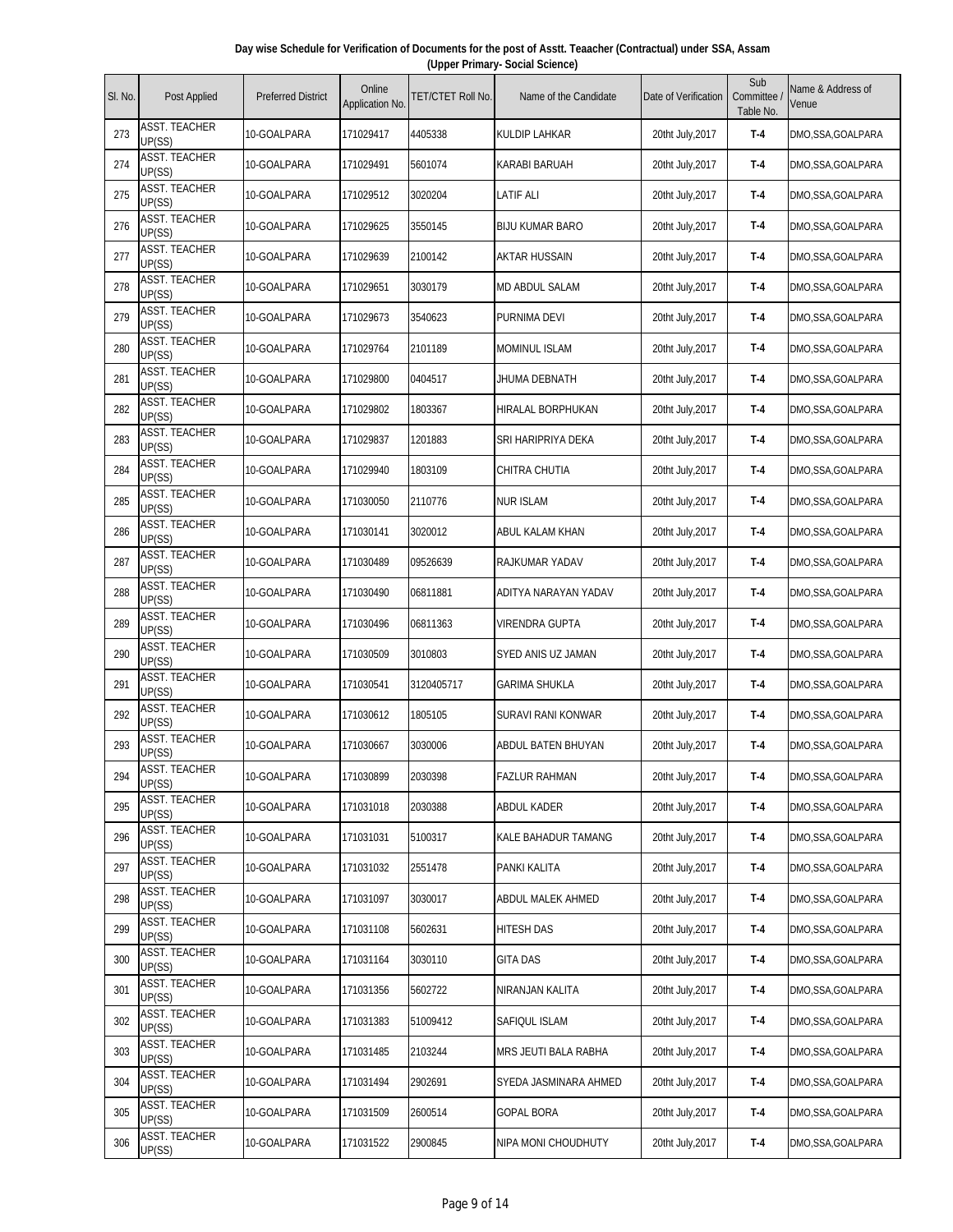| Day wise Schedule for Verification of Documents for the post of Asstt. Teaacher (Contractual) under SSA, Assam |  |
|----------------------------------------------------------------------------------------------------------------|--|
| (Upper Primary- Social Science)                                                                                |  |

| SI. No. | Post Applied                   | <b>Preferred District</b> | Online<br>Application No. | TET/CTET Roll No. | Name of the Candidate    | Date of Verification | Sub<br>Committee<br>Table No. | Name & Address of<br>Venue |
|---------|--------------------------------|---------------------------|---------------------------|-------------------|--------------------------|----------------------|-------------------------------|----------------------------|
| 307     | <b>ASST. TEACHER</b><br>UP(SS) | 10-GOALPARA               | 171031593                 | 5601382           | JIYAUL HAQUE             | 20tht July, 2017     | T-4                           | DMO,SSA,GOALPARA           |
| 308     | <b>ASST. TEACHER</b><br>UP(SS) | 10-GOALPARA               | 171031596                 | 1202653           | <b>GOLAP CHANDA DEKA</b> | 20tht July, 2017     | T-4                           | DMO, SSA, GOALPARA         |
| 309     | <b>ASST. TEACHER</b><br>UP(SS) | 10-GOALPARA               | 171031646                 | 5601206           | MANAB DEKA               | 20tht July, 2017     | T-4                           | DMO,SSA,GOALPARA           |
| 310     | <b>ASST. TEACHER</b><br>UP(SS) | 10-GOALPARA               | 171031649                 | 2040521           | SHONJAB HUSSAIN          | 20tht July, 2017     | T-4                           | DMO,SSA,GOALPARA           |
| 311     | <b>ASST. TEACHER</b><br>UP(SS) | 10-GOALPARA               | 171031671                 | 3040350           | NASIR UDDIN AHMED        | 20tht July, 2017     | $T-4$                         | DMO, SSA, GOALPARA         |
| 312     | <b>ASST. TEACHER</b><br>UP(SS) | 10-GOALPARA               | 171031741                 | 3004115           | PRANOTI NATH             | 20tht July, 2017     | T-4                           | DMO, SSA, GOALPARA         |
| 313     | <b>ASST. TEACHER</b><br>UP(SS) | 10-GOALPARA               | 171031760                 | 4600655           | JITU KUMAR GOGOI         | 20tht July, 2017     | T-4                           | DMO,SSA,GOALPARA           |
| 314     | <b>ASST. TEACHER</b><br>UP(SS) | 10-GOALPARA               | 171031768                 | 08115297          | SUMIT KUMAR LAWANIYA     | 20tht July, 2017     | T-4                           | DMO,SSA,GOALPARA           |
| 315     | <b>ASST. TEACHER</b><br>UP(SS) | 10-GOALPARA               | 171031832                 | 0403455           | SUDIPTA SAHA             | 20tht July, 2017     | T-4                           | DMO, SSA, GOALPARA         |
| 316     | ASST. TEACHER<br>UP(SS)        | 10-GOALPARA               | 171031854                 | 1200240           | <b>BICHITRA MEDHI</b>    | 20tht July, 2017     | T-4                           | DMO, SSA, GOALPARA         |
| 317     | <b>ASST. TEACHER</b><br>UP(SS) | 10-GOALPARA               | 171031930                 | 2202343           | PRADIP TAMULY            | 20tht July, 2017     | T-4                           | DMO,SSA,GOALPARA           |
| 318     | <b>ASST. TEACHER</b><br>UP(SS) | 10-GOALPARA               | 171031957                 | 2900493           | KAKALI GOSWAMI           | 20tht July, 2017     | T-4                           | DMO,SSA,GOALPARA           |
| 319     | <b>ASST. TEACHER</b><br>UP(SS) | 10-GOALPARA               | 171031966                 | 1501291           | <b>MUZAHID ALI</b>       | 20tht July, 2017     | T-4                           | DMO, SSA, GOALPARA         |
| 320     | <b>ASST. TEACHER</b><br>UP(SS) | 10-GOALPARA               | 171032031                 | 3040350           | NASIR UDDIN AHMED        | 20tht July, 2017     | T-4                           | DMO, SSA, GOALPARA         |
| 321     | <b>ASST. TEACHER</b><br>UP(SS) | 10-GOALPARA               | 171032081                 | 3005360           | SANJEEV KUMAR DEKA       | 20tht July, 2017     | T-4                           | DMO, SSA, GOALPARA         |
| 322     | <b>ASST. TEACHER</b><br>UP(SS) | 10-GOALPARA               | 171032100                 | 57008082          | MOFIDA AHMED             | 20tht July, 2017     | $T-4$                         | DMO, SSA, GOALPARA         |
| 323     | <b>ASST. TEACHER</b><br>UP(SS) | 10-GOALPARA               | 171032121                 | 1200395           | DIPEN SARMA              | 20tht July, 2017     | T-4                           | DMO,SSA,GOALPARA           |
| 324     | <b>ASST. TEACHER</b><br>UP(SS) | 10-GOALPARA               | 171032174                 | 3030321           | SHAHIDA KHATUN           | 20tht July, 2017     | T-4                           | DMO,SSA,GOALPARA           |
| 325     | <b>ASST. TEACHER</b><br>UP(SS) | 10-GOALPARA               | 171032250                 | 08115297          | SUMIT KUMAR LAWANIYA     | 20tht July, 2017     | T-4                           | DMO, SSA, GOALPARA         |
| 326     | <b>ASST. TEACHER</b><br>UP(SS) | 10-GOALPARA               | 171032253                 | 2901954           | KARABI KALITA            | 20tht July, 2017     | T-4                           | DMO, SSA, GOALPARA         |
| 327     | ASST. TEACHER<br>UP(SS)        | 10-GOALPARA               | 171032285                 | 2101507           | PRITI ROY                | 20tht July, 2017     | T-4                           | DMO,SSA,GOALPARA           |
| 328     | <b>ASST. TEACHER</b><br>UP(SS) | 10-GOALPARA               | 171032295                 | 56002615          | <b>MASUMA FIRDOUSI</b>   | 20tht July, 2017     | $T-4$                         | DMO, SSA, GOALPARA         |
| 329     | ASST. TEACHER<br>UP(SS)        | 10-GOALPARA               | 171032323                 | 57008488          | MOZAMIL HOQUE            | 20tht July, 2017     | $T-4$                         | DMO, SSA, GOALPARA         |
| 330     | ASST. TEACHER<br>UP(SS)        | 10-GOALPARA               | 171032571                 | 56003838          | PABITRA GOSWAMI          | 20tht July, 2017     | T-4                           | DMO,SSA,GOALPARA           |
| 331     | <b>ASST. TEACHER</b><br>UP(SS) | 10-GOALPARA               | 171032627                 | 1805008           | PANKAJ TALUKDAR          | 20tht July, 2017     | T-4                           | DMO, SSA, GOALPARA         |
| 332     | ASST. TEACHER<br>UP(SS)        | 10-GOALPARA               | 171032643                 | 0403309           | SRI DHIRA BHARALI        | 20tht July, 2017     | $T-4$                         | DMO,SSA,GOALPARA           |
| 333     | ASST. TEACHER<br>UP(SS)        | 10-GOALPARA               | 171032673                 | 3900067           | <b>BIMAN BORUAH</b>      | 20tht July, 2017     | T-4                           | DMO, SSA, GOALPARA         |
| 334     | ASST. TEACHER<br>UP(SS)        | 10-GOALPARA               | 171032729                 | 00507268          | <b>BANDANA BORO</b>      | 20tht July, 2017     | T-4                           | DMO,SSA,GOALPARA           |
| 335     | <b>ASST. TEACHER</b><br>UP(SS) | 10-GOALPARA               | 171032754                 | 2100544           | FORHAD ALI               | 20tht July, 2017     | $T-4$                         | DMO,SSA,GOALPARA           |
| 336     | ASST. TEACHER<br>UP(SS)        | 10-GOALPARA               | 171032787                 | 02504236          | VEENA                    | 20tht July, 2017     | T-4                           | DMO, SSA, GOALPARA         |
| 337     | <b>ASST. TEACHER</b><br>UP(SS) | 10-GOALPARA               | 171032848                 | 56000887          | ASHRAFUL ISLAM           | 20tht July, 2017     | $T-4$                         | DMO, SSA, GOALPARA         |
| 338     | <b>ASST. TEACHER</b><br>UP(SS) | 10-GOALPARA               | 171032959                 | 2800234           | KRISHNA KAMAL DUTTA      | 20tht July, 2017     | T-4                           | DMO,SSA,GOALPARA           |
| 339     | ASST. TEACHER<br>UP(SS)        | 10-GOALPARA               | 171033274                 | 3030175           | <b>MAYDAN ALI</b>        | 20tht July, 2017     | T-4                           | DMO,SSA,GOALPARA           |
| 340     | ASST. TEACHER<br>UP(SS)        | 10-GOALPARA               | 171033391                 | 3800619           | JUGAL KONWAR             | 20tht July, 2017     | $T-4$                         | DMO, SSA, GOALPARA         |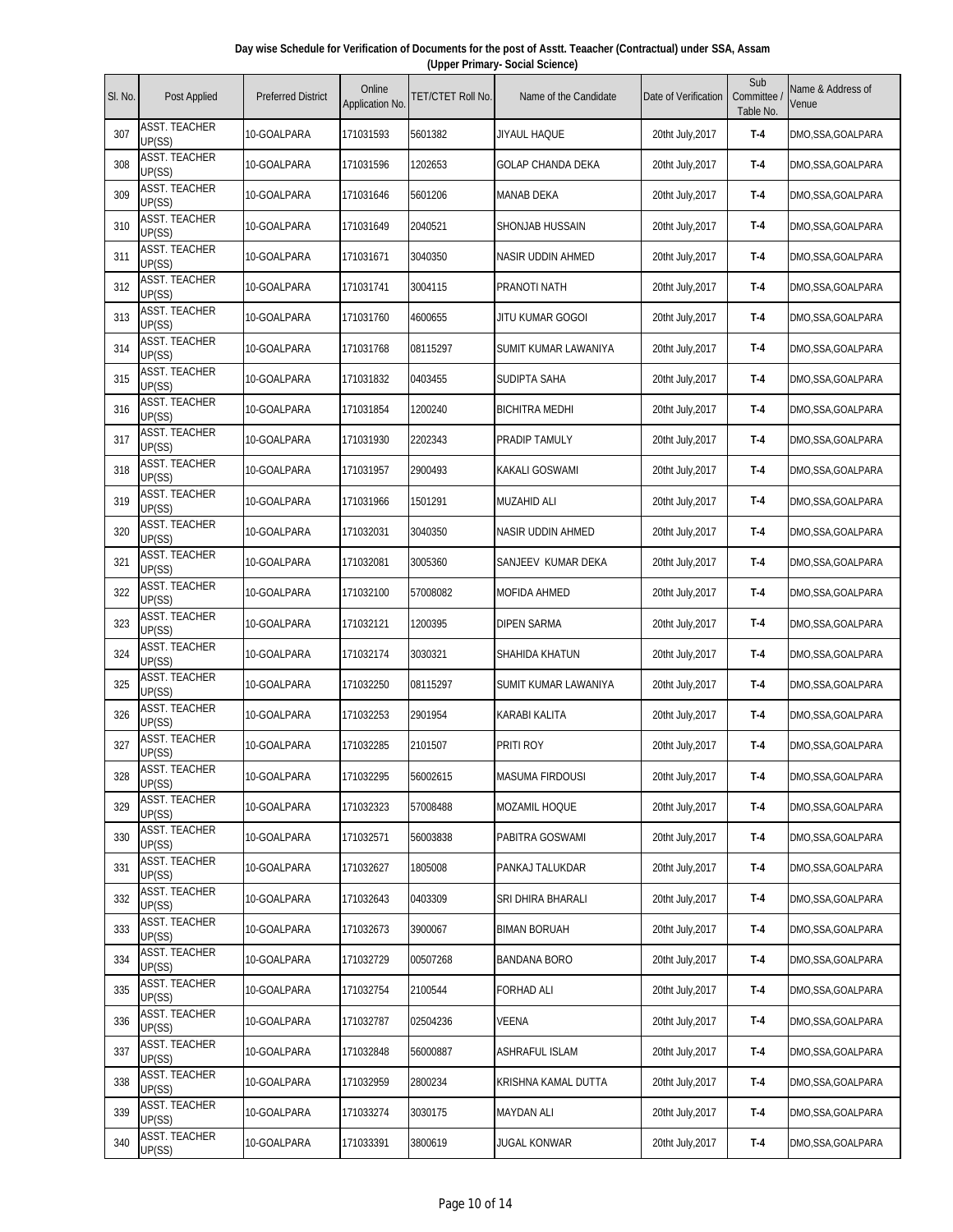| Day wise Schedule for Verification of Documents for the post of Asstt. Teaacher (Contractual) under SSA, Assam |                                 |  |  |  |  |  |  |  |  |  |
|----------------------------------------------------------------------------------------------------------------|---------------------------------|--|--|--|--|--|--|--|--|--|
|                                                                                                                | (Upper Primary- Social Science) |  |  |  |  |  |  |  |  |  |
|                                                                                                                |                                 |  |  |  |  |  |  |  |  |  |

| SI. No. | Post Applied                   | <b>Preferred District</b> | Online<br>Application No. | TET/CTET Roll No. | Name of the Candidate     | Date of Verification | Sub<br>Committee<br>Table No. | Name & Address of<br>Venue |
|---------|--------------------------------|---------------------------|---------------------------|-------------------|---------------------------|----------------------|-------------------------------|----------------------------|
| 341     | <b>ASST. TEACHER</b><br>UP(SS) | 10-GOALPARA               | 171033451                 | 3800619           | <b>JUGAL KONWAR</b>       | 20tht July, 2017     | T-4                           | DMO,SSA,GOALPARA           |
| 342     | <b>ASST. TEACHER</b><br>UP(SS) | 10-GOALPARA               | 171033535                 | 2101164           | MOHENDRA RABHA            | 20tht July, 2017     | T-4                           | DMO, SSA, GOALPARA         |
| 343     | <b>ASST. TEACHER</b><br>UP(SS) | 10-GOALPARA               | 171033741                 | 56005284          | SOFIOR RAHMAN             | 20tht July, 2017     | T-4                           | DMO,SSA,GOALPARA           |
| 344     | <b>ASST. TEACHER</b><br>UP(SS) | 10-GOALPARA               | 171033800                 | 1800137           | BANTI KALITA DEORI        | 20tht July, 2017     | T-4                           | DMO,SSA,GOALPARA           |
| 345     | <b>ASST. TEACHER</b><br>UP(SS) | 10-GOALPARA               | 171033808                 | 3004706           | BEDANTI BORKATAKI         | 20tht July, 2017     | $T-4$                         | DMO, SSA, GOALPARA         |
| 346     | <b>ASST. TEACHER</b><br>UP(SS) | 10-GOALPARA               | 171034038                 | 3030793           | SOMNATH NIROLA            | 20tht July, 2017     | T-4                           | DMO, SSA, GOALPARA         |
| 347     | <b>ASST. TEACHER</b><br>UP(SS) | 10-GOALPARA               | 171034057                 | 51009324          | .saddam. .hussain.        | 20tht July, 2017     | T-4                           | DMO,SSA,GOALPARA           |
| 348     | <b>ASST. TEACHER</b><br>UP(SS) | 10-GOALPARA               | 171034062                 | 5602858           | SUNIL DEKA                | 20tht July, 2017     | T-4                           | DMO,SSA,GOALPARA           |
| 349     | ASST. TEACHER<br>UP(SS)        | 10-GOALPARA               | 171034142                 | 56002845          | <b>MINTU MEDHI</b>        | 20tht July, 2017     | T-4                           | DMO, SSA, GOALPARA         |
| 350     | ASST. TEACHER<br>UP(SS)        | 10-GOALPARA               | 171034175                 | 51002790          | GOLAM NABI AZAD           | 20tht July, 2017     | T-4                           | DMO, SSA, GOALPARA         |
| 351     | <b>ASST. TEACHER</b><br>UP(SS) | 10-GOALPARA               | 171034253                 | 2011422           | NIRMALI THAKURIA          | 20tht July, 2017     | T-4                           | DMO,SSA,GOALPARA           |
| 352     | <b>ASST. TEACHER</b><br>UP(SS) | 10-GOALPARA               | 171034261                 | 5600445           | <b>BRAJEN DEKA</b>        | 20tht July, 2017     | T-4                           | DMO,SSA,GOALPARA           |
| 353     | <b>ASST. TEACHER</b><br>UP(SS) | 10-GOALPARA               | 171034283                 | 4600299           | <b>BRISTISHA HANDIQUE</b> | 20tht July, 2017     | T-4                           | DMO, SSA, GOALPARA         |
| 354     | ASST. TEACHER<br>UP(SS)        | 10-GOALPARA               | 171034369                 | 2541443           | JHARNA MODAK              | 20tht July, 2017     | T-4                           | DMO, SSA, GOALPARA         |
| 355     | <b>ASST. TEACHER</b><br>UP(SS) | 10-GOALPARA               | 171034370                 | 58005951          | <b>NUR ALOM</b>           | 20tht July, 2017     | T-4                           | DMO, SSA, GOALPARA         |
| 356     | <b>ASST. TEACHER</b><br>UP(SS) | 10-GOALPARA               | 171034380                 | 5604538           | SABITA KALITA             | 20tht July, 2017     | $T-4$                         | DMO, SSA, GOALPARA         |
| 357     | <b>ASST. TEACHER</b><br>UP(SS) | 10-GOALPARA               | 171034467                 | 5600579           | <b>DILIP SARMA</b>        | 20tht July, 2017     | T-4                           | DMO,SSA,GOALPARA           |
| 358     | ASST. TEACHER<br>UP(SS)        | 10-GOALPARA               | 171034491                 | 3000955           | DIPIKA KALITA             | 20tht July, 2017     | T-4                           | DMO,SSA,GOALPARA           |
| 359     | <b>ASST. TEACHER</b><br>UP(SS) | 10-GOALPARA               | 171034503                 | 3003695           | SAMIRAN SARMA             | 20tht July, 2017     | T-4                           | DMO, SSA, GOALPARA         |
| 360     | <b>ASST. TEACHER</b><br>UP(SS) | 10-GOALPARA               | 171034618                 | 2901044           | SABINA YESMIN             | 20tht July, 2017     | T-4                           | DMO, SSA, GOALPARA         |
| 361     | ASST. TEACHER<br>UP(SS)        | 10-GOALPARA               | 171034650                 | 79002376          | ROHINI OHRI               | 20tht July, 2017     | T-4                           | DMO,SSA,GOALPARA           |
| 362     | <b>ASST. TEACHER</b><br>UP(SS) | 10-GOALPARA               | 171034746                 | 3540695           | SANDIP SARMA              | 20tht July, 2017     | $T-4$                         | DMO, SSA, GOALPARA         |
| 363     | ASST. TEACHER<br>UP(SS)        | 10-GOALPARA               | 171035236                 | 56000102          | ABDUL MANNAF              | 20tht July, 2017     | $T-4$                         | DMO, SSA, GOALPARA         |
| 364     | ASST. TEACHER<br>UP(SS)        | 10-GOALPARA               | 171035334                 | 3004388           | <b>UPAKUL ROY</b>         | 20tht July, 2017     | T-4                           | DMO,SSA,GOALPARA           |
| 365     | <b>ASST. TEACHER</b><br>UP(SS) | 10-GOALPARA               | 171035514                 | 2100659           | HIMASREE DEVI             | 20tht July, 2017     | T-4                           | DMO, SSA, GOALPARA         |
| 366     | <b>ASST. TEACHER</b><br>UP(SS) | 10-GOALPARA               | 171035607                 | 57011621          | RUKIYA BEGUM              | 20tht July, 2017     | T-4                           | DMO,SSA,GOALPARA           |
| 367     | ASST. TEACHER<br>UP(SS)        | 10-GOALPARA               | 171035614                 | 2040496           | <b>MAHERJAN NESSA</b>     | 20tht July, 2017     | T-4                           | DMO, SSA, GOALPARA         |
| 368     | ASST. TEACHER<br>UP(SS)        | 10-GOALPARA               | 171035647                 | 56001966          | JAHANGIR ALOM MONDAL      | 20tht July, 2017     | T-4                           | DMO,SSA,GOALPARA           |
| 369     | <b>ASST. TEACHER</b><br>UP(SS) | 10-GOALPARA               | 171035668                 | 2101268           | MRS MAINA DAS NATH        | 20tht July, 2017     | $T-4$                         | DMO,SSA,GOALPARA           |
| 370     | ASST. TEACHER<br>UP(SS)        | 10-GOALPARA               | 171035706                 | 1202440           | BALENDRA KALITA           | 20tht July, 2017     | $T-4$                         | DMO, SSA, GOALPARA         |
| 371     | <b>ASST. TEACHER</b><br>UP(SS) | 10-GOALPARA               | 171035709                 | 00503157          | NANDITA BHOWAL            | 20tht July, 2017     | $T-4$                         | DMO, SSA, GOALPARA         |
| 372     | <b>ASST. TEACHER</b><br>UP(SS) | 10-GOALPARA               | 171035728                 | 54002520          | MAHAMMAD ALI              | 20tht July, 2017     | T-4                           | DMO,SSA,GOALPARA           |
| 373     | ASST. TEACHER<br>UP(SS)        | 10-GOALPARA               | 171035782                 | 570116553         | RUMA TALUKDAR             | 20tht July, 2017     | T-4                           | DMO,SSA,GOALPARA           |
| 374     | ASST. TEACHER<br>UP(SS)        | 10-GOALPARA               | 171035836                 | 00501241          | ARUN CHANDRA KUMAR        | 20tht July, 2017     | $T-4$                         | DMO, SSA, GOALPARA         |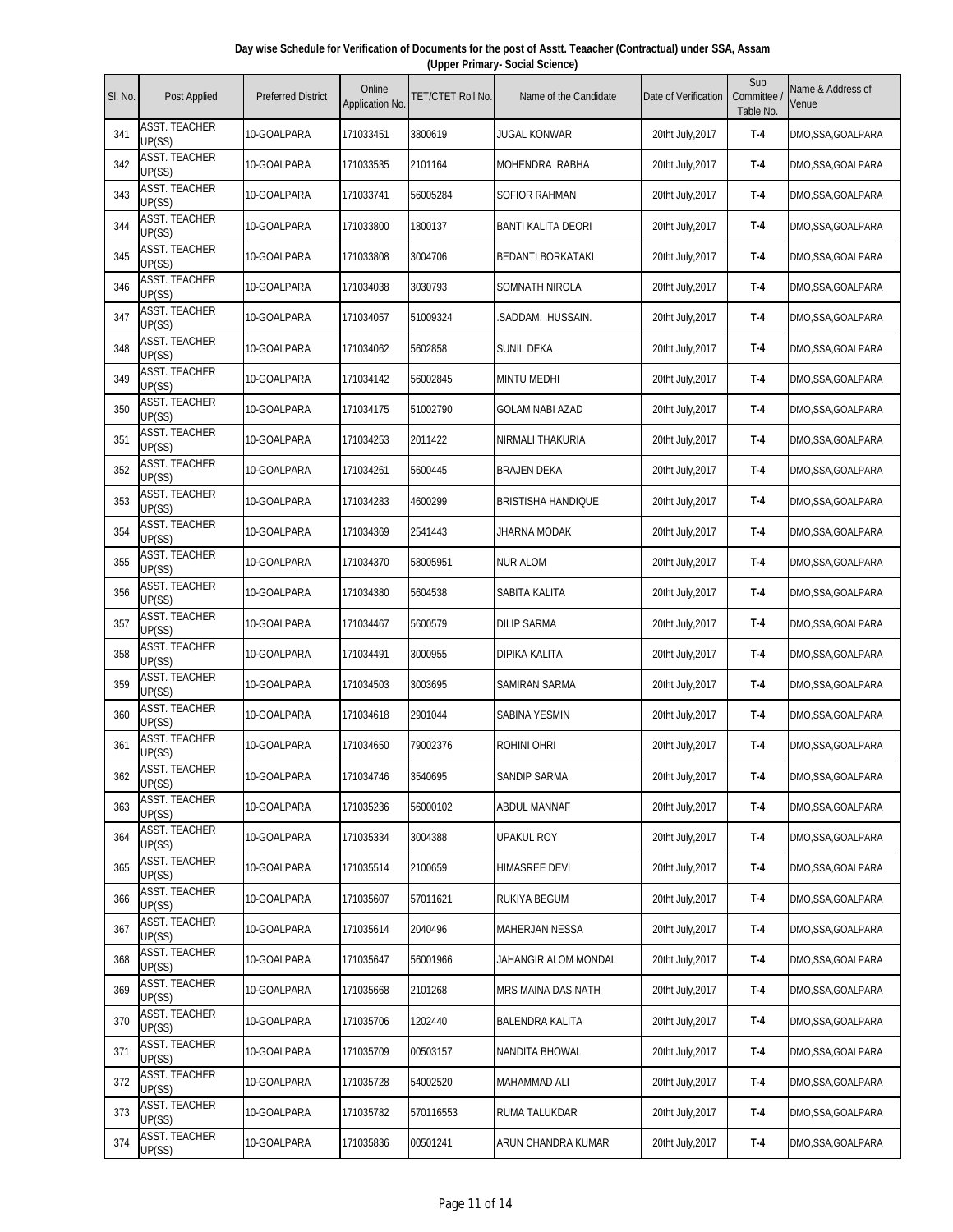| Day wise Schedule for Verification of Documents for the post of Asstt. Teaacher (Contractual) under SSA, Assam |                                 |  |  |  |  |  |  |  |  |  |
|----------------------------------------------------------------------------------------------------------------|---------------------------------|--|--|--|--|--|--|--|--|--|
|                                                                                                                | (Upper Primary- Social Science) |  |  |  |  |  |  |  |  |  |
|                                                                                                                |                                 |  |  |  |  |  |  |  |  |  |

| SI. No. | Post Applied                   | <b>Preferred District</b> | Online<br>Application No. | <b>TET/CTET Roll No.</b> | Name of the Candidate      | Date of Verification | Sub<br>Committee<br>Table No. | Name & Address of<br>Venue |
|---------|--------------------------------|---------------------------|---------------------------|--------------------------|----------------------------|----------------------|-------------------------------|----------------------------|
| 375     | ASST. TEACHER<br>UP(SS)        | 10-GOALPARA               | 171035844                 | 06301821                 | <b>REENA</b>               | 20tht July, 2017     | $T-4$                         | DMO, SSA, GOALPARA         |
| 376     | <b>ASST. TEACHER</b><br>UP(SS) | 10-GOALPARA               | 171035894                 | 2103287                  | NASIM SABINA SULTANA       | 20tht July, 2017     | $T-1$                         | DMO, SSA, GOALPARA         |
| 377     | <b>ASST. TEACHER</b><br>UP(SS) | 10-GOALPARA               | 171035914                 | 2101501                  | PRASENJIT BOSE             | 20tht July, 2017     | $T-1$                         | DMO, SSA, GOALPARA         |
| 378     | <b>ASST. TEACHER</b><br>UP(SS) | 10-GOALPARA               | 171035995                 | 51004468                 | KHADIJA BEGUM              | 20tht July, 2017     | $T-1$                         | DMO, SSA, GOALPARA         |
| 379     | <b>ASST. TEACHER</b><br>UP(SS) | 10-GOALPARA               | 171036093                 | 07919424                 | <b>VIVEK MISHRA</b>        | 20tht July, 2017     | $T-1$                         | DMO, SSA, GOALPARA         |
| 380     | <b>ASST. TEACHER</b><br>UP(SS) | 10-GOALPARA               | 171036134                 | 2101940                  | <b>HEMEN NATH</b>          | 20tht July, 2017     | $T-1$                         | DMO, SSA, GOALPARA         |
| 381     | <b>ASST. TEACHER</b><br>UP(SS) | 10-GOALPARA               | 171036207                 | 4801526                  | KANCHAN SHARMA             | 20tht July, 2017     | $T-1$                         | DMO, SSA, GOALPARA         |
| 382     | <b>ASST. TEACHER</b><br>UP(SS) | 10-GOALPARA               | 171036301                 | 3801472                  | PRAFULLA SAIKIA            | 20tht July, 2017     | $T-1$                         | DMO, SSA, GOALPARA         |
| 383     | ASST. TEACHER<br>UP(SS)        | 10-GOALPARA               | 171036311                 | 4700246                  | <b>MAHATMA NEWAR</b>       | 20tht July, 2017     | $T-1$                         | DMO, SSA, GOALPARA         |
| 384     | <b>ASST. TEACHER</b><br>UP(SS) | 10-GOALPARA               | 171036373                 | 1801977                  | SHEELA GOGOI               | 20tht July, 2017     | $T-1$                         | DMO, SSA, GOALPARA         |
| 385     | <b>ASST. TEACHER</b><br>UP(SS) | 10-GOALPARA               | 171036387                 | 56001160                 | BIKASH RAY                 | 20tht July, 2017     | $T-1$                         | DMO, SSA, GOALPARA         |
| 386     | <b>ASST. TEACHER</b><br>UP(SS) | 10-GOALPARA               | 171036405                 | 3803452                  | <b>MINTU SAIKIA</b>        | 20tht July, 2017     | $T-1$                         | DMO, SSA, GOALPARA         |
| 387     | <b>ASST. TEACHER</b><br>UP(SS) | 10-GOALPARA               | 171036410                 | 4500167                  | <b>BHASKAR JYOTI BORAH</b> | 20tht July, 2017     | $T-1$                         | DMO, SSA, GOALPARA         |
| 388     | ASST. TEACHER<br>UP(SS)        | 10-GOALPARA               | 171036421                 | 2200548                  | MISS DALIMI BORA           | 20tht July, 2017     | $T-1$                         | DMO,SSA,GOALPARA           |
| 389     | <b>ASST. TEACHER</b><br>UP(SS) | 10-GOALPARA               | 171036536                 | 4400101                  | AMIT MAZUMDAR              | 20tht July, 2017     | $T-1$                         | DMO, SSA, GOALPARA         |
| 390     | <b>ASST. TEACHER</b><br>UP(SS) | 10-GOALPARA               | 171036601                 | 0403411                  | RAJESH MAZUMDAR            | 20tht July, 2017     | $T-1$                         | DMO, SSA, GOALPARA         |
| 391     | ASST. TEACHER<br>UP(SS)        | 10-GOALPARA               | 171036656                 | 1300993                  | SRI JYOTISH KUMAR GOHAIN   | 20tht July, 2017     | $T-1$                         | DMO, SSA, GOALPARA         |
| 392     | <b>ASST. TEACHER</b><br>UP(SS) | 10-GOALPARA               | 171036717                 | 2400633                  | BHIM BAHADUR RAI           | 20tht July, 2017     | $T-1$                         | DMO, SSA, GOALPARA         |
| 393     | <b>ASST. TEACHER</b><br>UP(SS) | 10-GOALPARA               | 171036724                 | 56005254                 | SK SADULLAH                | 20tht July, 2017     | $T-1$                         | DMO, SSA, GOALPARA         |
| 394     | ASST. TEACHER<br>UP(SS)        | 10-GOALPARA               | 171036747                 | 3010445                  | MANOJ KUMAR SWARGIARY      | 20tht July, 2017     | $T-1$                         | DMO, SSA, GOALPARA         |
| 395     | <b>ASST. TEACHER</b><br>UP(SS) | 10-GOALPARA               | 171036804                 | 4300243                  | <b>AYUB KHAN</b>           | 20tht July, 2017     | $T-1$                         | DMO, SSA, GOALPARA         |
| 396     | <b>ASST. TEACHER</b><br>UP(SS) | 10-GOALPARA               | 171036899                 | 26000854                 | <b>MOHSINA KHATUN</b>      | 20tht July, 2017     | $T-1$                         | DMO, SSA, GOALPARA         |
| 397     | <b>ASST. TEACHER</b><br>UP(SS) | 10-GOALPARA               | 171036942                 | 4402963                  | UTPAL CHOUDHURY            | 20tht July, 2017     | $T-1$                         | DMO, SSA, GOALPARA         |
| 398     | <b>ASST. TEACHER</b><br>UP(SS) | 10-GOALPARA               | 171036999                 | 0401019                  | HIRAK JYOTI BARMAN         | 20tht July, 2017     | T-1                           | DMO,SSA,GOALPARA           |
| 399     | <b>ASST. TEACHER</b><br>UP(SS) | 10-GOALPARA               | 171037082                 | 2100969                  | MANIK CHAND PAUL           | 20tht July, 2017     | T-1                           | DMO,SSA,GOALPARA           |
| 400     | <b>ASST. TEACHER</b><br>UP(SS) | 10-GOALPARA               | 171037276                 | 3030296                  | ROSHIDUL ISLAM             | 20tht July, 2017     | $T-1$                         | DMO, SSA, GOALPARA         |
| 401     | <b>ASST. TEACHER</b><br>UP(SS) | 10-GOALPARA               | 171037285                 | 3030365                  | USHAF ALI                  | 20tht July, 2017     | T-1                           | DMO, SSA, GOALPARA         |
| 402     | <b>ASST. TEACHER</b><br>UP(SS) | 10-GOALPARA               | 171037355                 | 3010742                  | SANGITA DAS                | 20tht July, 2017     | T-1                           | DMO, SSA, GOALPARA         |
| 403     | <b>ASST. TEACHER</b><br>UP(SS) | 10-GOALPARA               | 171037396                 | 3030314                  | SAMKAR MEDHI               | 20tht July, 2017     | T-1                           | DMO, SSA, GOALPARA         |
| 404     | <b>ASST. TEACHER</b><br>UP(SS) | 10-GOALPARA               | 171037564                 | 3550039                  | ANANTA CHANDRA BISWAS      | 20tht July, 2017     | T-1                           | DMO, SSA, GOALPARA         |
| 405     | <b>ASST. TEACHER</b><br>UP(SS) | 10-GOALPARA               | 171037569                 | 57007381                 | MD AFJALUR RAHMAN          | 20tht July, 2017     | T-1                           | DMO, SSA, GOALPARA         |
| 406     | <b>ASST. TEACHER</b><br>UP(SS) | 10-GOALPARA               | 171037652                 | 2030399                  | <b>GAZIBOR RAHMAN</b>      | 20tht July, 2017     | T-1                           | DMO, SSA, GOALPARA         |
| 407     | <b>ASST. TEACHER</b><br>UP(SS) | 10-GOALPARA               | 171037684                 | 5600447                  | BRAJEN KUMAR DAS           | 20tht July, 2017     | T-1                           | DMO, SSA, GOALPARA         |
| 408     | ASST. TEACHER<br>UP(SS)        | 10-GOALPARA               | 171037889                 | 5000138                  | <b>GOBIN BORAH</b>         | 20tht July, 2017     | $T-1$                         | DMO, SSA, GOALPARA         |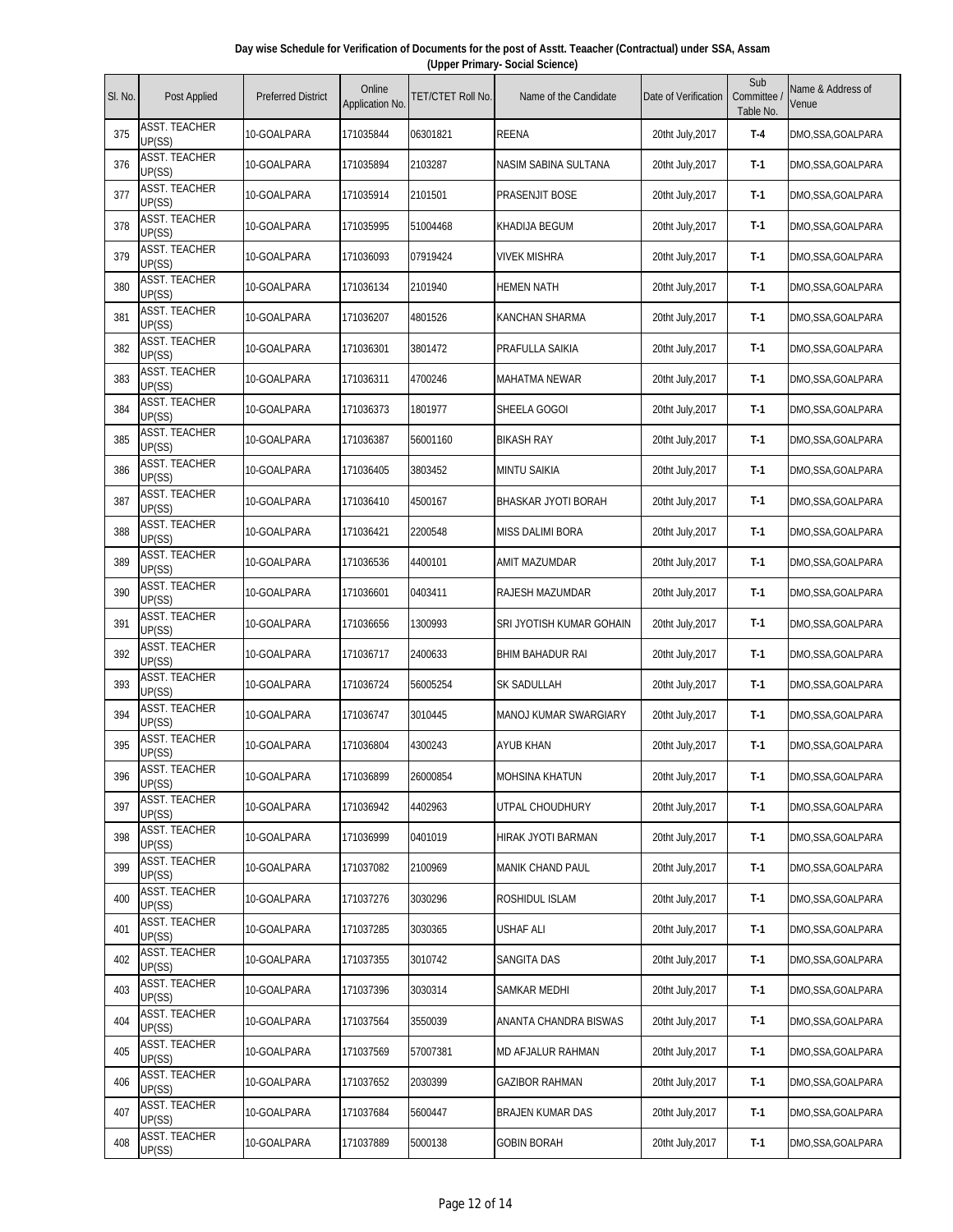| Day wise Schedule for Verification of Documents for the post of Asstt. Teaacher (Contractual) under SSA, Assam |  |
|----------------------------------------------------------------------------------------------------------------|--|
| (Upper Primary- Social Science)                                                                                |  |

| SI. No. | Post Applied                   | <b>Preferred District</b> | Online<br>Application No. | TET/CTET Roll No. | Name of the Candidate      | Date of Verification | Sub<br>Committee<br>Table No. | Name & Address of<br>Venue |
|---------|--------------------------------|---------------------------|---------------------------|-------------------|----------------------------|----------------------|-------------------------------|----------------------------|
| 409     | ASST. TEACHER<br>UP(SS)        | 10-GOALPARA               | 171037930                 | 2603147           | <b>BHAROTI BORAH</b>       | 20tht July, 2017     | T-1                           | DMO,SSA,GOALPARA           |
| 410     | <b>ASST. TEACHER</b><br>UP(SS) | 10-GOALPARA               | 171038088                 | 1203884           | <b>UTPAL BORAH</b>         | 20tht July, 2017     | $T-1$                         | DMO,SSA,GOALPARA           |
| 411     | <b>ASST. TEACHER</b><br>UP(SS) | 10-GOALPARA               | 171038112                 | 5602823           | TRISHNA NATH               | 20tht July, 2017     | T-1                           | DMO,SSA,GOALPARA           |
| 412     | <b>ASST. TEACHER</b><br>UP(SS) | 10-GOALPARA               | 171038128                 | 2800436           | PROBITRA BORAH             | 20tht July, 2017     | $T-1$                         | DMO, SSA, GOALPARA         |
| 413     | <b>ASST. TEACHER</b><br>UP(SS) | 10-GOALPARA               | 171038295                 | 4100787           | <b>KAMALA DAS</b>          | 20tht July, 2017     | $T-1$                         | DMO,SSA,GOALPARA           |
| 414     | <b>ASST. TEACHER</b><br>UP(SS) | 10-GOALPARA               | 171038303                 | 2102368           | ABUL KALAM AZAD            | 20tht July, 2017     | $T-1$                         | DMO,SSA,GOALPARA           |
| 415     | <b>ASST. TEACHER</b><br>UP(SS) | 10-GOALPARA               | 171038563                 | 4402551           | <b>HITESH DAS</b>          | 20tht July, 2017     | $T-1$                         | DMO,SSA,GOALPARA           |
| 416     | ASST. TEACHER<br>UP(SS)        | 10-GOALPARA               | 171038606                 | 3001557           | JYOTISH BARUAH             | 20tht July, 2017     | $T-1$                         | DMO,SSA,GOALPARA           |
| 417     | ASST. TEACHER<br>UP(SS)        | 10-GOALPARA               | 171038698                 | 57007679          | MD.REJAUL.HOQUE            | 20tht July, 2017     | $T-1$                         | DMO,SSA,GOALPARA           |
| 418     | <b>ASST. TEACHER</b><br>UP(SS) | 10-GOALPARA               | 171038850                 | 5600490           | CHAYANIKA DAS              | 20tht July, 2017     | $T-1$                         | DMO,SSA,GOALPARA           |
| 419     | <b>ASST. TEACHER</b><br>UP(SS) | 10-GOALPARA               | 171038921                 | 4801237           | <b>BINOD PARAJULI</b>      | 20tht July, 2017     | T-1                           | DMO,SSA,GOALPARA           |
| 420     | <b>ASST. TEACHER</b><br>UP(SS) | 10-GOALPARA               | 171039032                 | 5600885           | JAHANGIR ALI               | 20tht July, 2017     | $T-1$                         | DMO,SSA,GOALPARA           |
| 421     | <b>ASST. TEACHER</b><br>UP(SS) | 10-GOALPARA               | 171039247                 | 3020110           | DIGANTA DAS                | 20tht July, 2017     | $T-1$                         | DMO,SSA,GOALPARA           |
| 422     | <b>ASST. TEACHER</b><br>UP(SS) | 10-GOALPARA               | 171039566                 | 3030044           | AKIDA BEGUM                | 20tht July, 2017     | Т-1                           | DMO,SSA,GOALPARA           |
| 423     | ASST. TEACHER<br>UP(SS)        | 10-GOALPARA               | 171039583                 | 5600595           | DIPAKSHI BAISHYA           | 20tht July, 2017     | $T-1$                         | DMO,SSA,GOALPARA           |
| 424     | <b>ASST. TEACHER</b><br>UP(SS) | 10-GOALPARA               | 171039691                 | 07209084          | <b>AJAY VEER SINGH</b>     | 20tht July, 2017     | $T-1$                         | DMO,SSA,GOALPARA           |
| 425     | ASST. TEACHER<br>UP(SS)        | 10-GOALPARA               | 171039697                 | 3030335           | SHOHIDUL HOQUE             | 20tht July, 2017     | $T-1$                         | DMO,SSA,GOALPARA           |
| 426     | <b>ASST. TEACHER</b><br>UP(SS) | 10-GOALPARA               | 171040328                 | 2030425           | <b>SUKUM ALI</b>           | 20tht July, 2017     | $T-1$                         | DMO,SSA,GOALPARA           |
| 427     | <b>ASST. TEACHER</b><br>UP(SS) | 10-GOALPARA               | 171040729                 | 31000356          | <b>MD MOKHLESUR RAHMAN</b> | 20tht July, 2017     | $T-1$                         | DMO,SSA,GOALPARA           |
| 428     | <b>ASST. TEACHER</b><br>UP(SS) | 10-GOALPARA               | 171041095                 | 3010680           | RANJIT KUMAR MEDHI         | 20tht July, 2017     | $T-1$                         | DMO,SSA,GOALPARA           |
| 429     | <b>ASST. TEACHER</b><br>UP(SS) | 10-GOALPARA               | 171041123                 | 0400812           | <b>ENAMUL HUSSAIN</b>      | 20tht July, 2017     | $T-1$                         | DMO,SSA,GOALPARA           |
| 430     | <b>ASST. TEACHER</b><br>UP(SS) | 10-GOALPARA               | 171041207                 | 5601693           | <b>MONALI CHUTIA</b>       | 20tht July, 2017     | T-1                           | DMO,SSA,GOALPARA           |
| 431     | ASST. TEACHER<br>UP(SS)        | 10-GOALPARA               | 171041343                 | 51011274          | TAHMINA AHMED              | 20tht July, 2017     | $T-1$                         | DMO,SSA,GOALPARA           |
| 432     | <b>ASST. TEACHER</b><br>UP(SS) | 10-GOALPARA               | 171041381                 | 56000960          | ATOWAR RAHMAN              | 20tht July, 2017     | $T-1$                         | DMO,SSA,GOALPARA           |
| 433     | <b>ASST. TEACHER</b><br>UP(SS) | 10-GOALPARA               | 171041408                 | 3002833           | NIKUNJA MAHANTA            | 20tht July, 2017     | $T-1$                         | DMO,SSA,GOALPARA           |
| 434     | <b>ASST. TEACHER</b><br>UP(SS) | 10-GOALPARA               | 171041440                 | 51010101          | SHABANA PARBIN             | 20tht July, 2017     | $T-1$                         | DMO,SSA,GOALPARA           |
| 435     | <b>ASST. TEACHER</b><br>UP(SS) | 10-GOALPARA               | 171041485                 | 02903262          | <b>RAJKUMAR</b>            | 20tht July, 2017     | $T-1$                         | DMO,SSA,GOALPARA           |
| 436     | ASST. TEACHER<br>UP(SS)        | 10-GOALPARA               | 171041643                 | 2101435           | <b>OMAR FARUQUE</b>        | 20tht July, 2017     | $T-1$                         | DMO,SSA,GOALPARA           |
| 437     | <b>ASST. TEACHER</b><br>UP(SS) | 10-GOALPARA               | 171041678                 | 3004706           | BEDANTI BORKATAKI          | 20tht July, 2017     | $T-1$                         | DMO,SSA,GOALPARA           |
| 438     | <b>ASST. TEACHER</b><br>UP(SS) | 10-GOALPARA               | 171041846                 | 56002055          | JAMAL UDDIN                | 20tht July, 2017     | $T-1$                         | DMO,SSA,GOALPARA           |
| 439     | ASST. TEACHER<br>UP(SS)        | 10-GOALPARA               | 171041905                 | 3004046           | SRI JUTIKA DAS             | 20tht July, 2017     | $T-1$                         | DMO,SSA,GOALPARA           |
| 440     | <b>ASST. TEACHER</b><br>UP(SS) | 10-GOALPARA               | 171041929                 | 1804371           | PADMA PHUKAN               | 20tht July, 2017     | T-1                           | DMO,SSA,GOALPARA           |
| 441     | ASST. TEACHER<br>UP(SS)        | 10-GOALPARA               | 171042019                 | 1400130           | <b>MONI KUWAR PEGU</b>     | 20tht July, 2017     | $T-1$                         | DMO,SSA,GOALPARA           |
| 442     | ASST. TEACHER<br>UP(SS)        | 10-GOALPARA               | 171042230                 | TET 3006821       | <b>BULI SHARMA</b>         | 20tht July, 2017     | $T-1$                         | DMO,SSA,GOALPARA           |